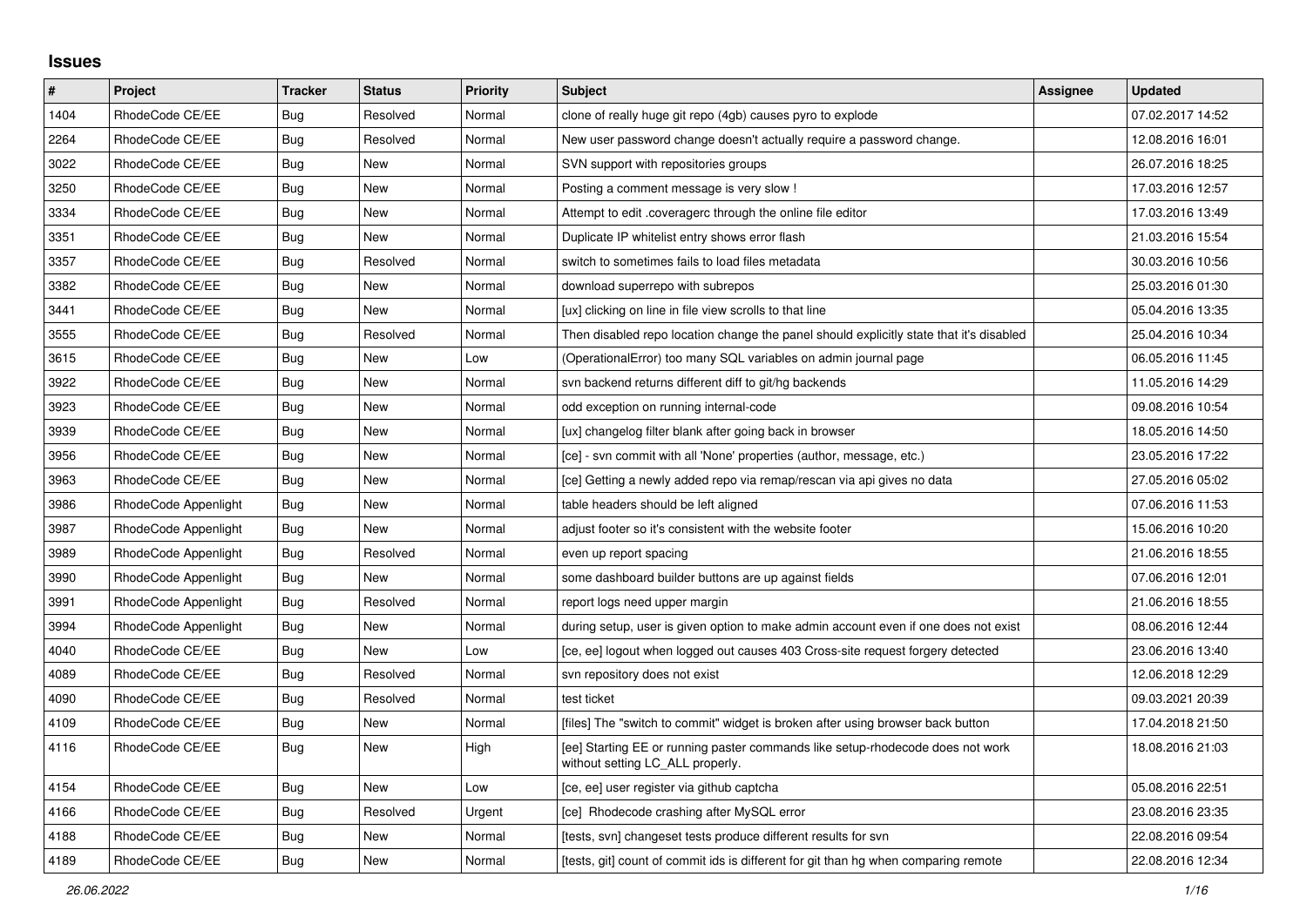| $\pmb{\#}$ | Project              | <b>Tracker</b> | <b>Status</b> | Priority | <b>Subject</b>                                                                    | <b>Assignee</b> | <b>Updated</b>   |
|------------|----------------------|----------------|---------------|----------|-----------------------------------------------------------------------------------|-----------------|------------------|
| 4190       | RhodeCode CE/EE      | <b>Bug</b>     | New           | Normal   | [tests] fix or remove rst xss inline test                                         |                 | 22.08.2016 12:15 |
| 4206       | RhodeCode CE/EE      | <b>Bug</b>     | Resolved      | High     | Error creating SVN groups                                                         |                 | 15.09.2016 13:24 |
| 4255       | RhodeCode CE/EE      | Bug            | New           | Normal   | [translation, i18n] translation not being applied to integrations pages           |                 | 30.09.2016 15:56 |
| 4266       | RhodeCode CE/EE      | <b>Bug</b>     | Resolved      | Normal   | Error 500 on integrations page after setting up Webhook                           |                 | 17.10.2016 15:35 |
| 4274       | RhodeCode CE/EE      | Bug            | Resolved      | Normal   | 500 error when push big objects                                                   |                 | 13.02.2017 19:53 |
| 4285       | RhodeCode CE/EE      | Bug            | New           | Normal   | Intermittent error while trying to create or fork a repository                    |                 | 17.10.2016 22:42 |
| 4304       | RhodeCode CE/EE      | Bug            | Resolved      | High     | Search: Internal Server Error                                                     |                 | 26.11.2016 16:26 |
| 4306       | RhodeCode CE/EE      | Bug            | Resolved      | Normal   | Issue to push file with character # on a SVN                                      |                 | 03.04.2017 16:44 |
| 4675       | RhodeCode CE/EE      | <b>Bug</b>     | Resolved      | Normal   | Disk free inodes are displayed incorrectly                                        |                 | 13.12.2016 22:41 |
| 4676       | RhodeCode CE/EE      | <b>Bug</b>     | Resolved      | Normal   | Some admin passwords can make installation fail                                   |                 | 16.12.2016 16:16 |
| 5153       | Documentation        | Bug            | Resolved      | Normal   | Documentation: /tmp permissions                                                   |                 | 04.01.2017 13:02 |
| 5164       | RhodeCode CE/EE      | Bug            | Resolved      | Normal   | non-web calls are leaking session objects                                         |                 | 13.01.2017 01:30 |
| 5210       | RhodeCode CE/EE      | <b>Bug</b>     | Resolved      | Normal   | webook problems                                                                   |                 | 13.02.2017 19:43 |
| 5213       | RhodeCode CE/EE      | Bug            | Resolved      | Normal   | Fixing Apache Proxy timeout issues                                                |                 | 14.02.2017 09:44 |
| 5218       | RhodeCode CE/EE      | <b>Bug</b>     | New           | Normal   | 500 when forking repository, when using special chars in password.                |                 | 19.02.2017 21:46 |
| 5227       | RhodeCode CE/EE      | Bug            | New           | Normal   | 400 during a svn checkout, file with special chars                                |                 | 23.02.2017 17:43 |
| 5248       | Documentation        | <b>Bug</b>     | New           | Normal   | Installation of rhodecode-tools                                                   |                 | 16.03.2017 16:35 |
| 5259       | RhodeCode CE/EE      | Bug            | Resolved      | Normal   | user-journal storage changes                                                      |                 | 12.04.2017 00:04 |
| 5266       | RhodeCode CE/EE      | <b>Bug</b>     | Resolved      | Normal   | Validate if changes in target branches get's propagated on Pull request updates   |                 | 05.04.2017 18:10 |
| 5277       | RhodeCode CE/EE      | <b>Bug</b>     | Resolved      | Normal   | table id=user_list_table - Ajax error                                             |                 | 13.04.2017 01:04 |
| 5297       | RhodeCode CE/EE      | <b>Bug</b>     | Resolved      | Normal   | Locale fails on a SuSE system                                                     |                 | 31.10.2018 08:36 |
| 5304       | RhodeCode CE/EE      | <b>Bug</b>     | Resolved      | Normal   | Email template not correct                                                        |                 | 31.10.2018 08:36 |
| 5337       | RhodeCode CE/EE      | Bug            | Resolved      | Normal   | Possible memory leak after few Git Pull Requests                                  |                 | 08.08.2017 13:08 |
| 5342       | RhodeCode Appenlight | Bug            | New           | Low      | Broken link [Applications Modify application]                                     |                 | 21.06.2017 21:21 |
| 5347       | Documentation        | <b>Bug</b>     | New           | Normal   | Post Install steps should include Apache or Nginx setup.                          |                 | 06.07.2017 10:23 |
| 5348       | Documentation        | Bug            | New           | Normal   | Uninstall documentaion missing some steps                                         |                 | 06.07.2017 10:25 |
| 5371       | RhodeCode CE/EE      | <b>Bug</b>     | New           | Normal   | Comment times in Pull Requests are off by 1 day                                   |                 | 10.04.2018 15:11 |
| 5376       | RhodeCode CE/EE      | <b>Bug</b>     | Resolved      | Normal   | error: pretxnchangegroup.acl hook failed: acl: user "" denied on branch "default" |                 | 16.08.2017 19:45 |
| 5379       | RhodeCode CE/EE      | <b>Bug</b>     | Resolved      | Normal   | Journal RSS feed errors                                                           |                 | 01.09.2017 16:40 |
| 5380       | RhodeCode CE/EE      | Bug            | Resolved      | Normal   | repo commits pageintion error                                                     |                 | 06.09.2017 19:16 |
| 5381       | RhodeCode CE/EE      | Bug            | Resolved      | Normal   | Email integration changeset links invalid                                         |                 | 06.09.2017 12:29 |
| 5399       | RhodeCode CE/EE      | <b>Bug</b>     | In Progress   | High     | Issues with Git LFS integration                                                   |                 | 07.07.2019 22:21 |
| 5405       | RhodeCode CE/EE      | <b>Bug</b>     | New           | Normal   | Add repository from UI leads to HTTP/404                                          |                 | 28.11.2017 11:39 |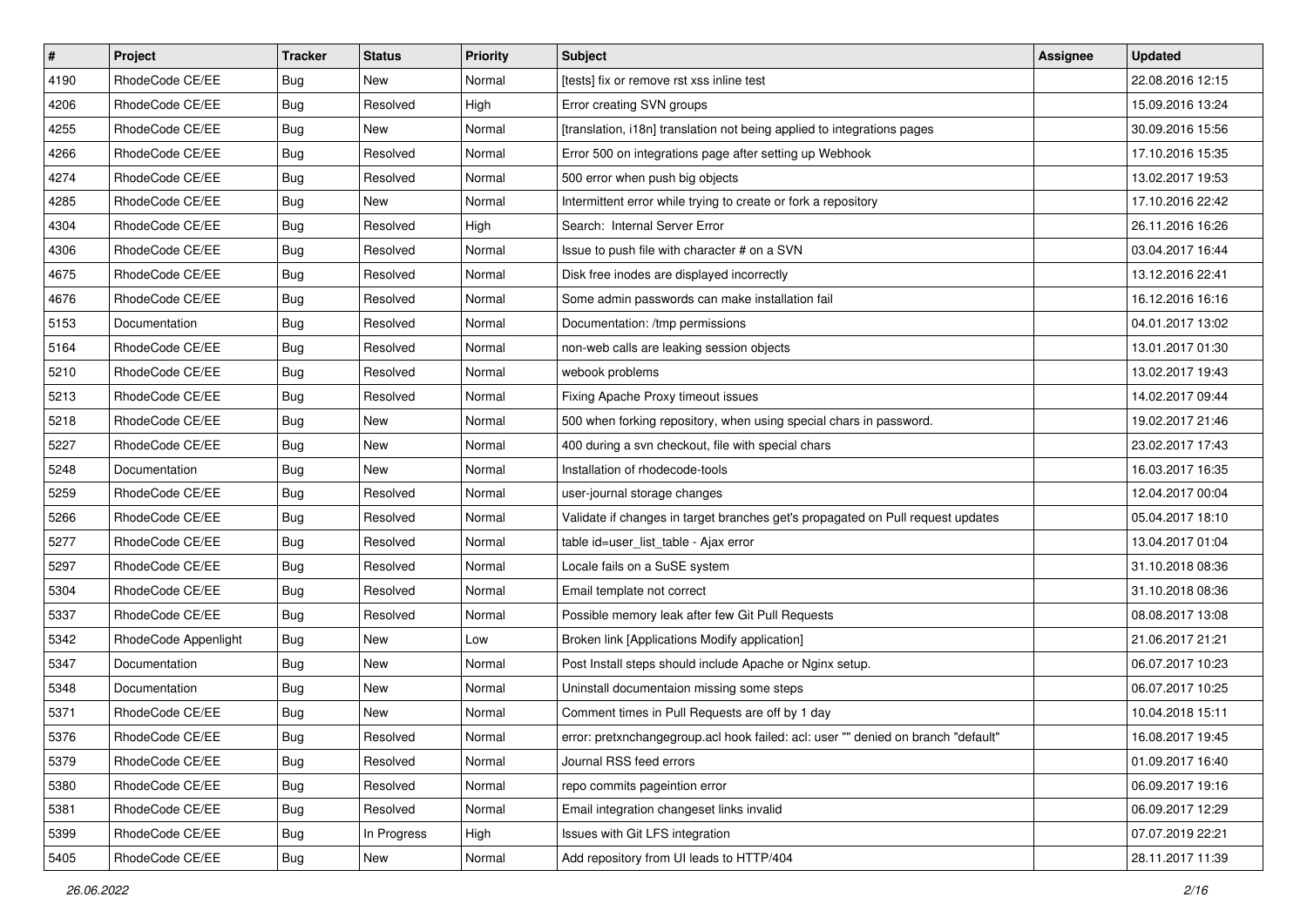| $\pmb{\#}$ | Project                | <b>Tracker</b> | <b>Status</b> | <b>Priority</b> | <b>Subject</b>                                                                                                                                                                       | Assignee | <b>Updated</b>   |
|------------|------------------------|----------------|---------------|-----------------|--------------------------------------------------------------------------------------------------------------------------------------------------------------------------------------|----------|------------------|
| 5406       | RhodeCode CE/EE        | Bug            | New           | Normal          | <b>Installer Fails</b>                                                                                                                                                               |          | 01.12.2017 11:52 |
| 5410       | RhodeCode CE/EE        | Bug            | New           | Normal          | After converting to CE, we get the following error when trying to view some repos in<br>the UI: "UnicodeDecodeError: 'ascii' codec can't decode byte" (full error in<br>Description) |          | 25.01.2018 20:45 |
| 5412       | RhodeCode CE/EE        | Bug            | Resolved      | Normal          | Webhook for "pullrequest commented" event returns incomplete data                                                                                                                    |          | 27.02.2018 18:00 |
| 5414       | RhodeCode CE/EE        | Bug            | New           | High            | When Opening New Pull Request, Target Revision Default Is Undesireable                                                                                                               |          | 11.04.2018 23:20 |
| 5433       | RhodeCode CE/EE        | Bug            | Resolved      | High            | RhodeCode Community 4.11 doesn't handle HG largefiles extension                                                                                                                      |          | 01.02.2018 20:08 |
| 5434       | RhodeCode CE/EE        | Bug            | Resolved      | Immediate       | Locale problem                                                                                                                                                                       |          | 01.10.2021 09:51 |
| 5436       | RhodeCode CE/EE        | Bug            | Resolved      | High            | Unable To Open Pull Request in 4.11.2                                                                                                                                                |          | 14.02.2018 11:14 |
| 5439       | Documentation          | <b>Bug</b>     | <b>New</b>    | Low             | JIRA Integration description: Wrong sample link                                                                                                                                      |          | 14.02.2018 14:25 |
| 5444       | RhodeCode CE/EE        | Bug            | Resolved      | Normal          | Error while creating a pull request on a Mercurial repository                                                                                                                        |          | 17.04.2018 22:29 |
| 5450       | <b>RhodeCode Tools</b> | <b>Bug</b>     | New           | Normal          | rhodecode-api get_license_info no longer works                                                                                                                                       |          | 17.07.2018 15:01 |
| 5457       | RhodeCode CE/EE        | Bug            | Resolved      | Normal          | Internal server error on full-text search settings page with Elasticsearch                                                                                                           |          | 16.04.2018 09:08 |
| 5460       | RhodeCode CE/EE        | Bug            | New           | Low             | Repo creation stuck when remote clone returns partial http code 500                                                                                                                  |          | 06.07.2018 19:14 |
| 5461       | RhodeCode CE/EE        | Bug            | Resolved      | Normal          | Changes to user group permissions via API are not audit logged                                                                                                                       |          | 30.08.2018 09:47 |
| 5462       | RhodeCode CE/EE        | <b>Bug</b>     | New           | Normal          | create repo api fails with celery enabled                                                                                                                                            |          | 10.07.2018 17:49 |
| 5471       | RhodeCode CE/EE        | Bug            | New           | Normal          | Webhook integration failing: need more than 3 values to unpack                                                                                                                       |          | 01.06.2018 02:26 |
| 5475       | RhodeCode CE/EE        | Bug            | <b>New</b>    | Normal          | Unable to locate user in OpenLDAP directory via Idaps                                                                                                                                |          | 08.06.2018 20:06 |
| 5482       | RhodeCode CE/EE        | Bug            | Resolved      | Normal          | Changing a repo's 'Remote pull uri' in its Settings fails with 'No repo type specified'                                                                                              |          | 31.10.2018 08:37 |
| 5489       | RhodeCode CE/EE        | Bug            | Resolved      | High            | grant_user_permission_to_repo_group API call fails to set permissions on child<br>repos                                                                                              |          | 11.07.2018 09:57 |
| 5490       | RhodeCode CE/EE        | Bug            | Resolved      | Normal          | Changes to repo group permissions via API are not audit logged                                                                                                                       |          | 28.02.2019 13:52 |
| 5492       | RhodeCode CE/EE        | <b>Bug</b>     | New           | Normal          | VCSServer + SVN 1.10                                                                                                                                                                 |          | 26.07.2018 15:01 |
| 5494       | RhodeCode CE/EE        | Bug            | New           | Normal          | rccontrol's python package management causes slow VCS SSH                                                                                                                            |          | 02.04.2019 11:56 |
| 5500       | RhodeCode CE/EE        | <b>Bug</b>     | New           | Normal          | How to enable/set "RC_SKIP_HOOKS" to disable svn hooks?                                                                                                                              |          | 02.10.2018 07:45 |
| 5501       | RhodeCode Control      | Bug            | New           | Normal          | rccontrol throwing rccontrol.lib.exceptions.SupervisorFailedToStart                                                                                                                  |          | 19.05.2022 19:32 |
| 5502       | RhodeCode CE/EE        | Bug            | Resolved      | High            | 500 error when using multiple custom branch permissions                                                                                                                              |          | 07.12.2018 09:49 |
| 5505       | RhodeCode CE/EE        | Bug            | Resolved      | Normal          | Notification emails from RhodeCode is garbled in Outlook 2016 web client                                                                                                             |          | 07.12.2018 09:49 |
| 5506       | RhodeCode CE/EE        | Bug            | New           | Normal          | Web UI fonts are not looking good and is difficult to read for people with low vision                                                                                                |          | 26.10.2018 09:38 |
| 5507       | RhodeCode CE/EE        | <b>Bug</b>     | Resolved      | Normal          | Markdown rendering needs improvement                                                                                                                                                 |          | 15.08.2019 15:40 |
| 5509       | RhodeCode CE/EE        | Bug            | New           | Normal          | Remove `!important attributes` from UI elements                                                                                                                                      |          | 07.12.2018 07:40 |
| 5510       | RhodeCode CE/EE        | <b>Bug</b>     | New           | High            | AssertionError: unexpected parameters: user_agent & hook_type                                                                                                                        |          | 31.07.2021 11:14 |
| 5512       | RhodeCode CE/EE        | Bug            | New           | Normal          | Show commit phase in summary view                                                                                                                                                    |          | 09.11.2018 21:37 |
| 5513       | RhodeCode CE/EE        | <b>Bug</b>     | Resolved      | High            | Gist: GitHub flavoured markdown gist creation fails                                                                                                                                  |          | 07.07.2019 22:21 |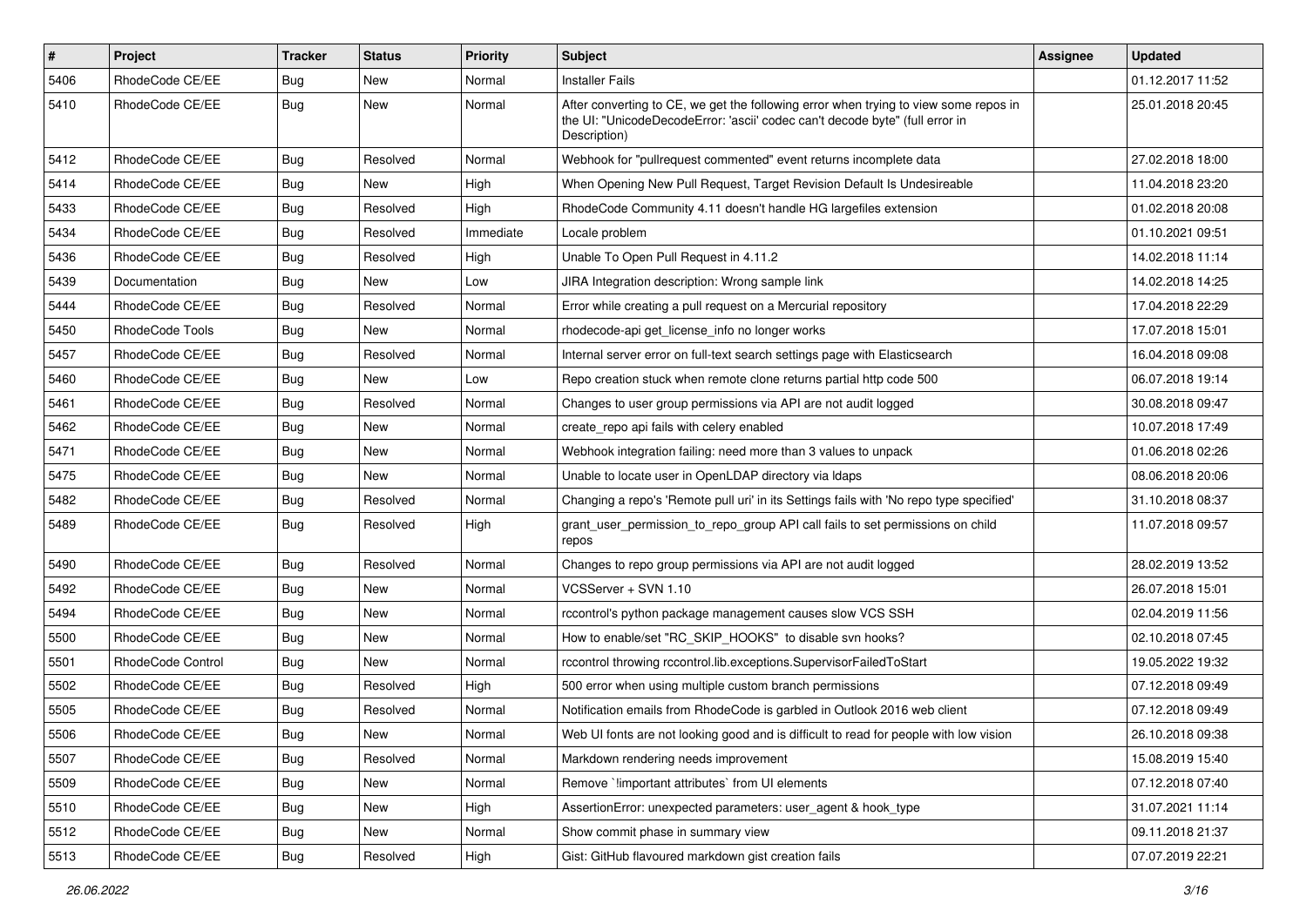| $\vert$ # | Project           | <b>Tracker</b> | <b>Status</b> | Priority | Subject                                                                                                           | <b>Assignee</b> | <b>Updated</b>   |
|-----------|-------------------|----------------|---------------|----------|-------------------------------------------------------------------------------------------------------------------|-----------------|------------------|
| 5515      | RhodeCode CE/EE   | Bug            | Resolved      | Normal   | PR default reviewer is incorrect                                                                                  |                 | 28.02.2019 13:52 |
| 5517      | RhodeCode CE/EE   | Bug            | Resolved      | Urgent   | Problem with upgrading to Community-4.15                                                                          |                 | 11.12.2018 06:32 |
| 5518      | RhodeCode CE/EE   | Bug            | Resolved      | Normal   | Zero-sized files in /rhodecode/config/rcextensions/examples                                                       |                 | 21.01.2020 02:18 |
| 5519      | RhodeCode CE/EE   | Bug            | <b>New</b>    | High     | User unable to fork the repo despite setting Repository Forking to Disabled                                       |                 | 11.12.2018 22:21 |
| 5521      | RhodeCode CE/EE   | Bug            | Resolved      | Normal   | Proxing SVN http requests does not work when using prefix for rhodecode.                                          |                 | 28.02.2019 13:52 |
| 5522      | RhodeCode CE/EE   | Bug            | Resolved      | Low      | vcsserver fails when url contains extra "/"                                                                       |                 | 28.02.2019 13:52 |
| 5524      | RhodeCode CE/EE   | Bug            | <b>New</b>    | High     | Cannot log into RhodeCode anymore                                                                                 |                 | 15.01.2019 17:08 |
| 5528      | RhodeCode CE/EE   | <b>Bug</b>     | Resolved      | High     | Empty Unicode file causes the PR to return HTTP 500                                                               |                 | 28.02.2019 13:52 |
| 5530      | RhodeCode CE/EE   | Bug            | Resolved      | Normal   | Email integration has incorrect url                                                                               |                 | 09.02.2019 10:33 |
| 5531      | RhodeCode Tools   | Bug            | <b>New</b>    | Normal   | rhodecode-index: default cli opts overwrite given mapping file                                                    |                 | 17.07.2020 17:36 |
| 5535      | RhodeCode Control | Bug            | New           | Normal   | improper rollback on upgrade failure                                                                              |                 | 09.02.2019 21:12 |
| 5538      | RhodeCode CE/EE   | Bug            | New           | Normal   | internal server error (UnicodeDecodeError) during rhodecode-index request                                         |                 | 20.02.2019 14:43 |
| 5540      | RhodeCode CE/EE   | Bug            | <b>New</b>    | Normal   | Rhode Code 4.15.2 VCS Caching(?) behaviour                                                                        |                 | 25.02.2019 17:01 |
| 5545      | RhodeCode CE/EE   | Bug            | New           | Normal   | Merge commit to contain the username/reponame of the origin                                                       |                 | 28.02.2019 13:46 |
| 5547      | RhodeCode CE/EE   | Bug            | <b>New</b>    | Normal   | UI not consistent between Firefox and Chrome                                                                      |                 | 01.03.2019 23:35 |
| 5550      | RhodeCode CE/EE   | Bug            | New           | Normal   | 500 Internal Server Error   The server has either erred or is incapable of performing<br>the requested operation. |                 | 18.04.2019 17:12 |
| 5551      | Documentation     | Bug            | <b>New</b>    | Normal   | Mention LargeFile and LFS in the Backup page                                                                      |                 | 21.04.2019 20:58 |
| 5555      | RhodeCode CE/EE   | Bug            | Resolved      | Normal   | Making Repository Public does not update the Default User Permissions                                             |                 | 28.05.2020 20:26 |
| 5556      | RhodeCode CE/EE   | Bug            | New           | Normal   | After upgrade RhodeCode Enterprise, pull request via API adds repo owner as<br>default reviewer                   |                 | 01.01.2020 13:09 |
| 5557      | RhodeCode CE/EE   | Bug            | Resolved      | Normal   | Consider removing slashes from the RSS feed names                                                                 |                 | 31.10.2019 19:54 |
| 5558      | RhodeCode CE/EE   | Bug            | Resolved      | Low      | Commit compare window covers text                                                                                 |                 | 08.07.2019 18:12 |
| 5559      | RhodeCode CE/EE   | Bug            | New           | Normal   | Timezone handling issue on repos list                                                                             |                 | 07.07.2019 22:19 |
| 5560      | RhodeCode CE/EE   | Bug            | Resolved      | High     | Check all permission API function to flush caches for auth_perms                                                  |                 | 08.06.2021 23:56 |
| 5561      | RhodeCode CE/EE   | Bug            | Resolved      | Normal   | PR diff doesn't update when target changes                                                                        |                 | 21.05.2020 11:53 |
| 5567      | RhodeCode CE/EE   | <b>Bug</b>     | Resolved      | High     | Error after PR was updated                                                                                        |                 | 20.01.2020 10:04 |
| 5569      | RhodeCode CE/EE   | Bug            | Resolved      | Normal   | SshWrapper error                                                                                                  |                 | 21.01.2020 02:02 |
| 5570      | RhodeCode CE/EE   | Bug            | New           | Normal   | Remap repositories always fail in RhodeCode community                                                             |                 | 04.10.2019 14:50 |
| 5571      | RhodeCode CE/EE   | <b>Bug</b>     | Resolved      | Normal   | redmine does not work with firefox any more                                                                       |                 | 25.10.2019 12:38 |
| 5573      | RhodeCode CE/EE   | Bug            | Resolved      | Normal   | Wrong notification Base Url for Email-Integrations                                                                |                 | 16.01.2020 08:53 |
| 5575      | RhodeCode CE/EE   | <b>Bug</b>     | Resolved      | Low      | Filtering username containing '-' does not work in Admin audit log panel                                          |                 | 20.01.2020 10:04 |
| 5588      | RhodeCode CE/EE   | Bug            | New           | Normal   | wrong rendering of issue tracker pattern                                                                          |                 | 29.01.2020 11:24 |
| 5590      | RhodeCode CE/EE   | <b>Bug</b>     | New           | Normal   | Pull Request creation takes 2 minutes                                                                             |                 | 28.05.2020 20:48 |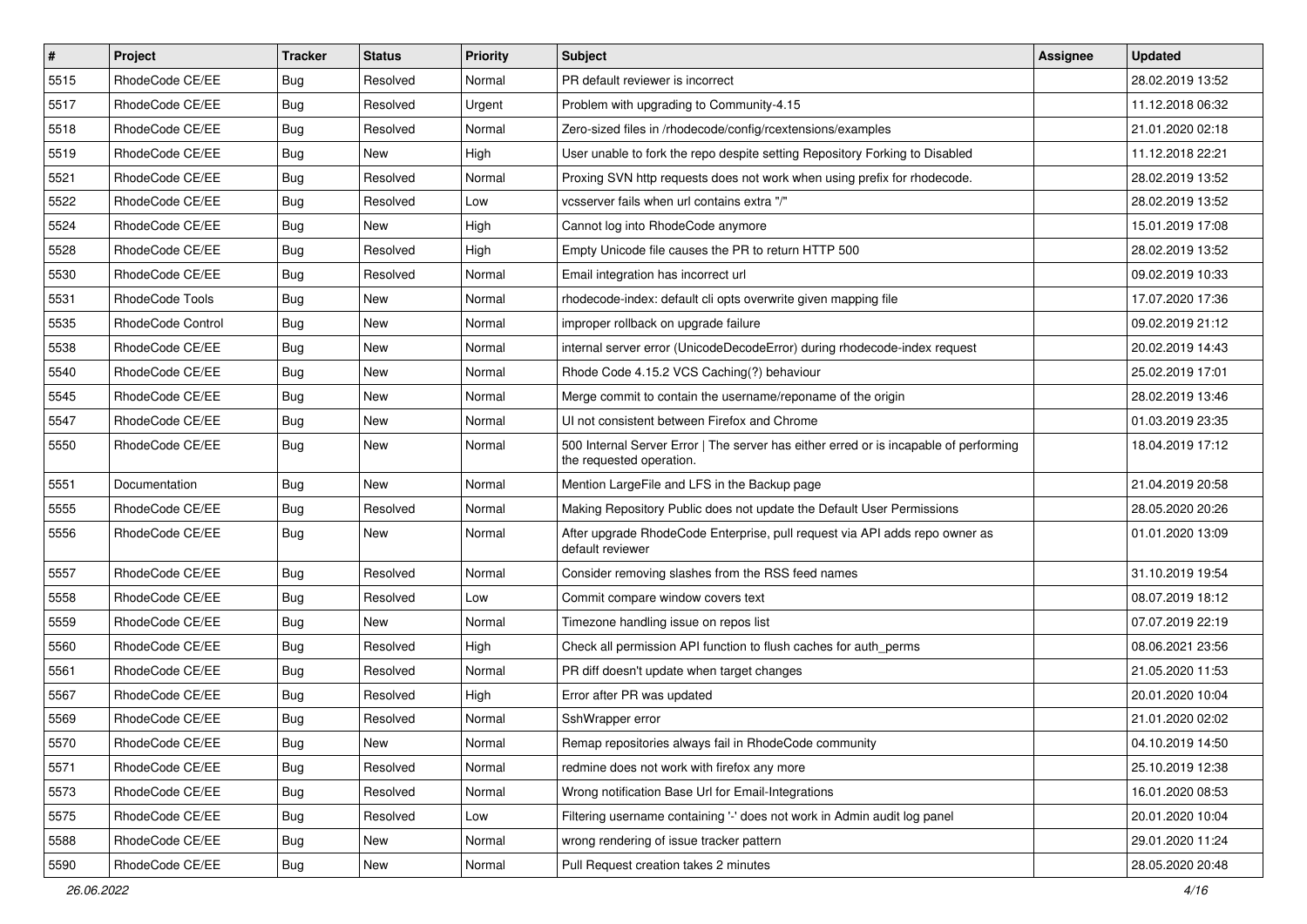| $\vert$ # | Project         | <b>Tracker</b> | <b>Status</b> | <b>Priority</b> | <b>Subject</b>                                                                                                                       | <b>Assignee</b> | <b>Updated</b>   |
|-----------|-----------------|----------------|---------------|-----------------|--------------------------------------------------------------------------------------------------------------------------------------|-----------------|------------------|
| 5594      | RhodeCode CE/EE | Bug            | Resolved      | Normal          | Credentials in Repository Settings for Pull requests are exposed                                                                     |                 | 28.05.2020 20:25 |
| 5596      | RhodeCode CE/EE | Bug            | Resolved      | Normal          | Pull Request duplicated after description edit                                                                                       |                 | 14.04.2020 13:28 |
| 5598      | Documentation   | Bug            | New           | Low             | Typo in force delete command                                                                                                         |                 | 19.03.2020 20:10 |
| 5605      | RhodeCode CE/EE | Bug            | Resolved      | Normal          | Cannot set subversion compatibility to 1.10                                                                                          |                 | 30.03.2020 17:27 |
| 5612      | RhodeCode CE/EE | Bug            | <b>New</b>    | Low             | CPU cores getting maxed out by VCSServer on Repository Size request                                                                  |                 | 03.10.2021 23:25 |
| 5619      | RhodeCode CE/EE | Bug            | Resolved      | Normal          | Setting Landing Commit to SVN Trunk results in Files tab hitting a 404                                                               |                 | 04.06.2020 23:51 |
| 5620      | RhodeCode CE/EE | Bug            | Resolved      | Normal          | Regression of mail rendering in Thunderbird                                                                                          |                 | 15.06.2020 16:45 |
| 5621      | RhodeCode CE/EE | <b>Bug</b>     | Resolved      | Urgent          | LDAP + User Groups authentication plugin not working after upgrade to 4.19.x                                                         |                 | 15.06.2020 17:56 |
| 5622      | RhodeCode CE/EE | Bug            | Resolved      | High            | Upgrade from 4.18.3 to 4.19.3 broke all PRs                                                                                          |                 | 28.07.2020 16:44 |
| 5623      | RhodeCode CE/EE | Bug            | Resolved      | Normal          | Credentials for remote repository URL leaking in Repository Header                                                                   |                 | 22.07.2020 00:47 |
| 5624      | RhodeCode CE/EE | Bug            | New           | Normal          | Timeout when trying to test SMTP email configuration                                                                                 |                 | 01.07.2020 20:01 |
| 5625      | Documentation   | Bug            | <b>New</b>    | Normal          | Feedback on RhodeCode Full-text search docs                                                                                          |                 | 02.07.2020 19:22 |
| 5626      | RhodeCode CE/EE | Bug            | <b>New</b>    | Normal          | Whoosh full-text indexing is fully indexing all repos, not recognizing forks                                                         |                 | 02.07.2020 19:24 |
| 5627      | Documentation   | Bug            | New           | Normal          | Immediate re-run of rhodecode-index throws warnings on some repos (and suggests<br>rebuild from scratch)                             |                 | 02.07.2020 19:41 |
| 5628      | Documentation   | Bug            | <b>New</b>    | Normal          | Problems with SSH Connection docs                                                                                                    |                 | 06.05.2022 21:14 |
| 5629      | RhodeCode CE/EE | Bug            | <b>New</b>    | Normal          | Diff truncated on small files                                                                                                        |                 | 21.07.2020 08:58 |
| 5630      | RhodeCode CE/EE | Bug            | <b>New</b>    | Normal          | Inline comments do not follow the line of code                                                                                       |                 | 21.07.2020 11:25 |
| 5632      | RhodeCode CE/EE | Bug            | New           | Normal          | Missing Parent Folder for Personal Repo lacks proper handling                                                                        |                 | 03.08.2020 07:56 |
| 5633      | RhodeCode CE/EE | Bug            | Resolved      | Normal          | Moderately large pull requests fail because inefficient use of reviewer_data_json<br>column in pull requests table                   |                 | 12.10.2020 23:13 |
| 5634      | RhodeCode CE/EE | Bug            | Resolved      | Normal          | Quick Search Toolbar bugs out if pull request contains unicode double quote<br>character "                                           |                 | 12.10.2020 23:13 |
| 5636      | RhodeCode CE/EE | Bug            | Resolved      | High            | Remap and Rescan 500 Internal Server Error                                                                                           |                 | 30.04.2021 08:53 |
| 5644      | RhodeCode CE/EE | Bug            | New           | Normal          | PR inks to comments not working if files are collapsed                                                                               |                 | 02.12.2020 10:42 |
| 5645      | RhodeCode CE/EE | Bug            | New           | High            | Rhodecode returns 400 Bad request on huge mercurial repos                                                                            |                 | 18.12.2020 06:29 |
| 5649      | RhodeCode CE/EE | Bug            | New           | Normal          | test-file-upload                                                                                                                     |                 | 17.12.2020 23:08 |
| 5651      | RhodeCode CE/EE | Bug            | Resolved      | Normal          | Pull requests can get stuck if the diff is too large (it was created by mistake but we<br>can't open it to delete it)                |                 | 30.04.2021 08:53 |
| 5652      | RhodeCode CE/EE | Bug            | Resolved      | Normal          | Pull Requests: when title and descriptions contains character [] {} and () index out of<br>bound when attempting to comment/approve. |                 | 30.04.2021 08:53 |
| 5654      | RhodeCode CE/EE | <b>Bug</b>     | New           | Normal          | Comment formatting broken when containing $@$ in a code block                                                                        |                 | 24.02.2021 12:10 |
| 5655      | RhodeCode CE/EE | Bug            | Resolved      | Normal          | New public gist's id is always auto generated                                                                                        |                 | 01.07.2021 12:06 |
| 5656      | RhodeCode CE/EE | <b>Bug</b>     | Resolved      | Normal          | Error for branch permission page                                                                                                     |                 | 30.04.2021 08:53 |
| 5657      | RhodeCode CE/EE | Bug            | New           | Normal          | Error in maintenance page                                                                                                            |                 | 30.03.2021 15:09 |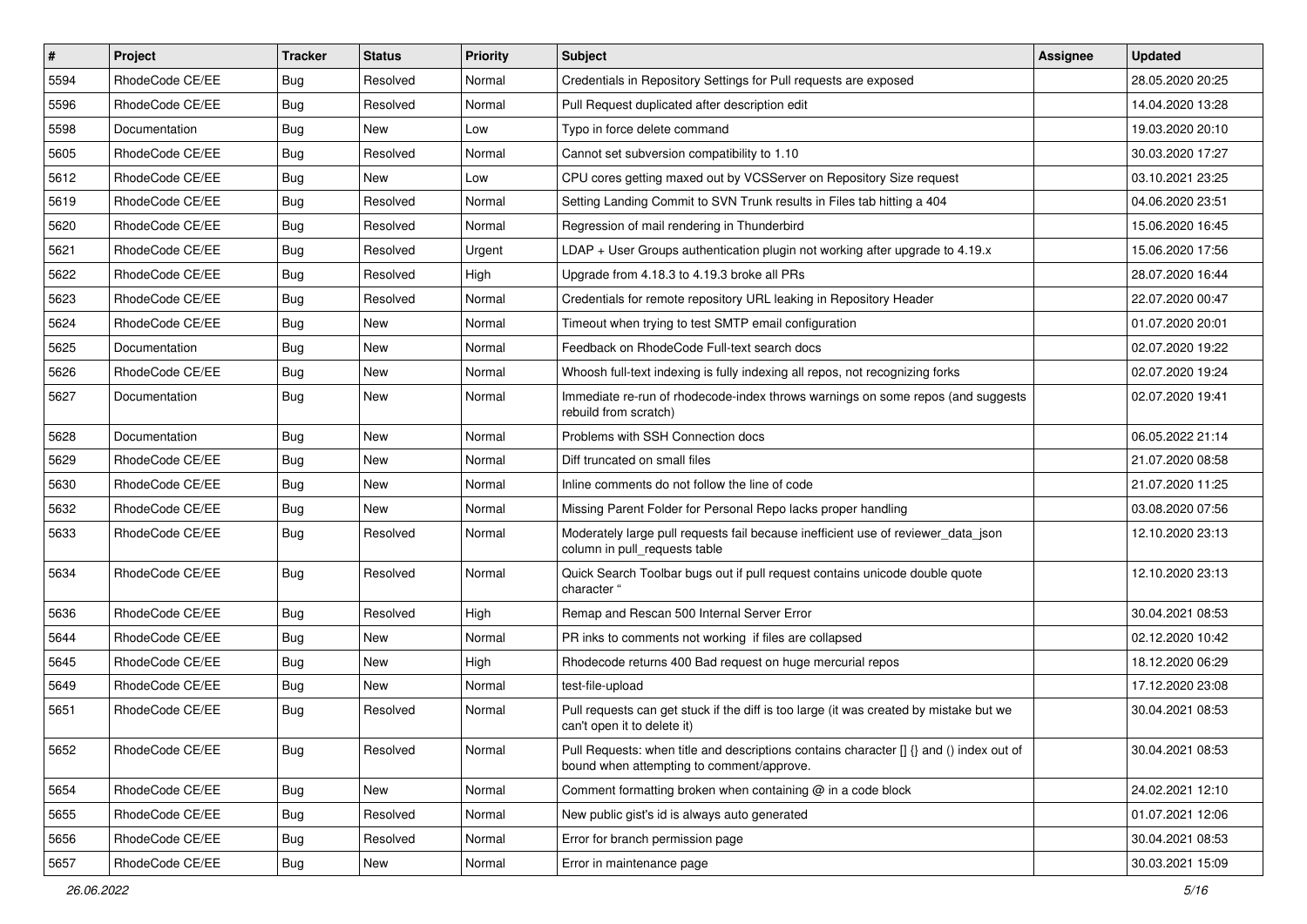| $\#$ | Project              | Tracker    | <b>Status</b> | <b>Priority</b> | Subject                                                                                                     | Assignee | <b>Updated</b>   |
|------|----------------------|------------|---------------|-----------------|-------------------------------------------------------------------------------------------------------------|----------|------------------|
| 5662 | RhodeCode CE/EE      | Bug        | New           | Normal          | Full text search not working due to crash in whoosh                                                         |          | 07.06.2022 08:31 |
| 5664 | RhodeCode CE/EE      | <b>Bug</b> | New           | Normal          | Regression: When assigning permissions, cannot see own group in auto-complete<br>without special conditions |          | 29.07.2021 10:49 |
| 5669 | RhodeCode CE/EE      | Bug        | Resolved      | Normal          | Mercurial commit messages doesn't show cyrillic symbols                                                     |          | 01.10.2021 10:39 |
| 5670 | RhodeCode CE/EE      | Bug        | New           | Normal          | Repo-level administrators can usurp owner of repoistory                                                     |          | 01.12.2021 16:18 |
| 5672 | RhodeCode CE/EE      | <b>Bug</b> | New           | Normal          | Unable to browse git repository folders with # in names                                                     |          | 16.12.2021 18:13 |
| 5679 | RhodeCode CE/EE      | <b>Bug</b> | New           | Normal          | Data directory continues to grow until it fills disk partition                                              |          | 25.04.2022 11:42 |
| 5680 | RhodeCode CE/EE      | <b>Bug</b> | New           | High            | Inconsistent timezone display                                                                               |          | 20.04.2022 14:15 |
| 148  | RhodeCode CE/EE      | Feature    | New           | Normal          | [comments] Add per file and multiline comments in a changeset                                               |          | 25.05.2016 10:20 |
| 1457 | RhodeCode CE/EE      | Feature    | New           | Normal          | add allow permissions inheritance on repo groups                                                            |          | 22.09.2017 10:27 |
| 2539 | RhodeCode CE/EE      | Feature    | Feedback      | Normal          | Recursive deletion of resources                                                                             |          | 20.04.2016 08:52 |
| 2817 | RhodeCode CE/EE      | Feature    | Resolved      | Normal          | Make largefiles downloadable from the interface                                                             |          | 27.03.2017 14:04 |
| 2882 | RhodeCode CE/EE      | Feature    | <b>New</b>    | Normal          | Bulk comment submit                                                                                         |          | 17.03.2016 17:50 |
| 3373 | RhodeCode CE/EE      | Feature    | New           | Normal          | Allow to create Bookmarks and Branches from UI                                                              |          | 05.04.2016 09:21 |
| 3440 | RhodeCode CE/EE      | Feature    | New           | Normal          | [design, ux] mock-up user interface for adding a branch/bookmark                                            |          | 05.04.2016 09:21 |
| 3455 | RhodeCode CE/EE      | Feature    | New           | Normal          | [ux] commit message search should render entire commit message                                              |          | 07.04.2016 17:50 |
| 3460 | RhodeCode CE/EE      | Feature    | New           | Normal          | [ux, frontend] hide "show more" button when there is nothing more to show                                   |          | 11.04.2016 13:37 |
| 3472 | RhodeCode CE/EE      | Feature    | New           | Normal          | Expose unified hooks that can be used in SSH backend                                                        |          | 14.04.2016 17:54 |
| 3486 | RhodeCode CE/EE      | Feature    | New           | Normal          | expose origin of permission in perm dict for users                                                          |          | 06.06.2016 10:54 |
| 3977 | RhodeCode CE/EE      | Feature    | <b>New</b>    | Normal          | Wiki                                                                                                        |          | 05.06.2016 21:11 |
| 3978 | RhodeCode CE/EE      | Feature    | New           | Normal          | Add bug tracker                                                                                             |          | 05.06.2016 21:20 |
| 3979 | RhodeCode CE/EE      | Feature    | New           | Normal          | Add kanban board                                                                                            |          | 05.06.2016 21:20 |
| 3980 | RhodeCode CE/EE      | Feature    | New           | Normal          | Add CI engine                                                                                               |          | 05.06.2016 21:32 |
| 3981 | RhodeCode CE/EE      | Feature    | Resolved      | Normal          | Add cloud hosting like Gitlab, GitHub                                                                       |          | 02.03.2020 09:14 |
| 3999 | RhodeCode CE/EE      | Feature    | Resolved      | Normal          | Add `send account information` to user creation page                                                        |          | 28.06.2016 15:22 |
| 4017 | RhodeCode Appenlight | Feature    | <b>New</b>    | Low             | application logos need help                                                                                 |          | 14.06.2016 11:52 |
| 4044 | RhodeCode CE/EE      | Feature    | Resolved      | Normal          | <b>Branch permissions</b>                                                                                   |          | 30.08.2018 09:48 |
| 4056 | RhodeCode Appenlight | Feature    | New           | Normal          | Optionally allow to filter graphs per machine in dashboard                                                  |          | 30.06.2016 15:12 |
| 4057 | RhodeCode Appenlight | Feature    | New           | Normal          | Negation option for search filter                                                                           |          | 30.06.2016 15:12 |
| 4059 | RhodeCode Appenlight | Feature    | New           | Normal          | Server Monitoring                                                                                           |          | 30.06.2016 15:15 |
| 4060 | RhodeCode Appenlight | Feature    | New           | Normal          | Replayable requests                                                                                         |          | 30.06.2016 15:15 |
| 4061 | RhodeCode Appenlight | Feature    | New           | Normal          | Timezone for applications                                                                                   |          | 30.06.2016 15:16 |
| 4062 | RhodeCode Appenlight | Feature    | New           | Normal          | A way to see browser breakdown for an error                                                                 |          | 30.06.2016 15:16 |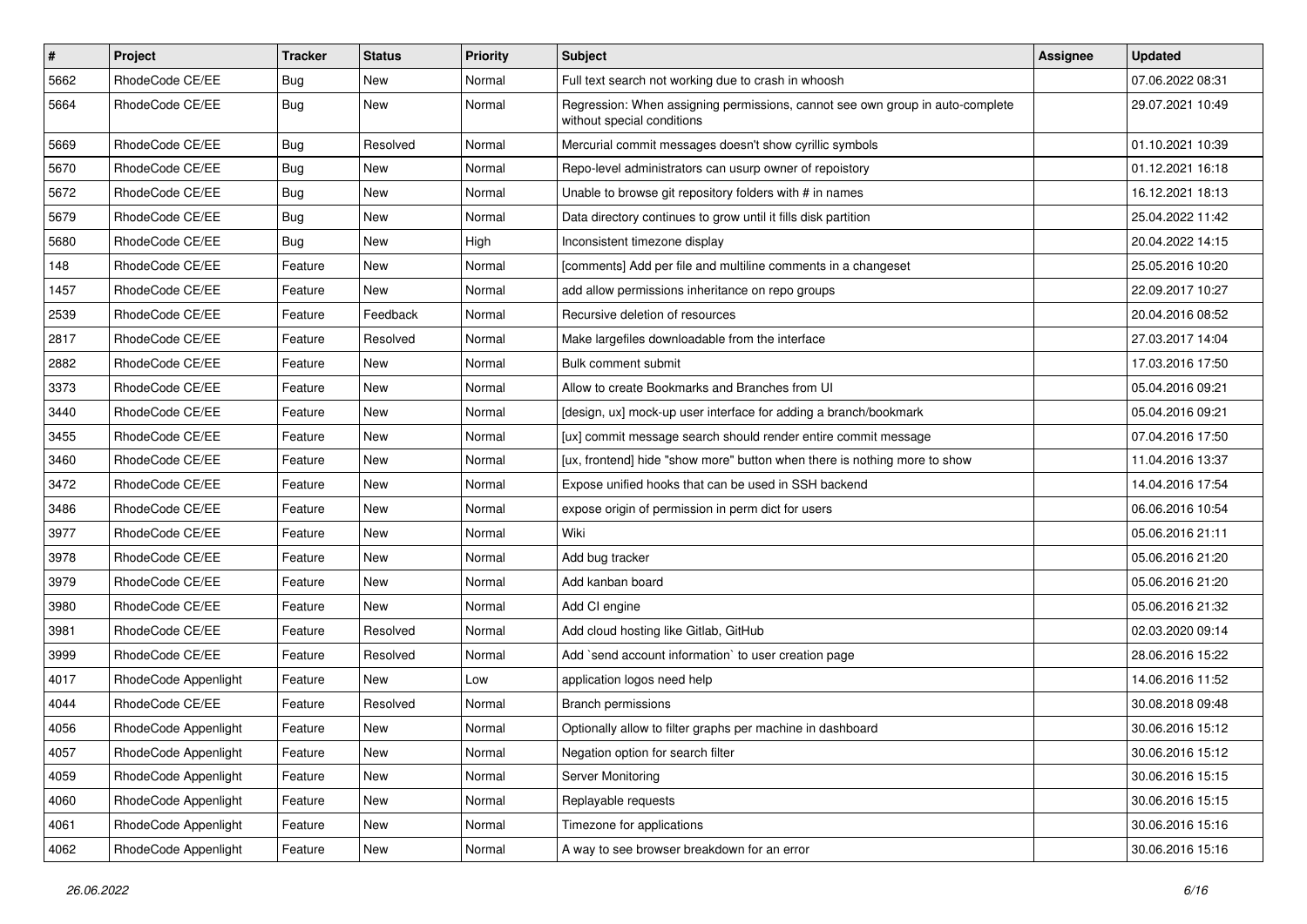| $\vert$ # | Project              | <b>Tracker</b> | <b>Status</b> | <b>Priority</b> | <b>Subject</b>                                                                                  | <b>Assignee</b> | <b>Updated</b>   |
|-----------|----------------------|----------------|---------------|-----------------|-------------------------------------------------------------------------------------------------|-----------------|------------------|
| 4063      | RhodeCode Appenlight | Feature        | New           | Normal          | add option to specify custom value in dashboard select                                          |                 | 30.06.2016 15:17 |
| 4064      | RhodeCode Appenlight | Feature        | <b>New</b>    | Normal          | Create a multiple action feature for Reports and Logs lists                                     |                 | 30.06.2016 15:18 |
| 4071      | RhodeCode Appenlight | Feature        | New           | Normal          | Allow for easy out-out of assigned permissions                                                  |                 | 05.07.2016 10:14 |
| 4144      | RhodeCode CE/EE      | Feature        | New           | Normal          | [ux] improve enable/disable of notifications                                                    |                 | 02.08.2016 17:19 |
| 4182      | RhodeCode CE/EE      | Feature        | New           | Normal          | add direct link from notification to corresponding PR                                           |                 | 19.08.2016 12:35 |
| 4191      | RhodeCode CE/EE      | Feature        | New           | Normal          | Add custom Image logo option to header                                                          |                 | 22.08.2016 14:49 |
| 4192      | RhodeCode CE/EE      | Feature        | Resolved      | Normal          | [ce, ee] slack/hipchat integrations group commits by branch pushed                              |                 | 09.09.2016 19:01 |
| 4207      | RhodeCode CE/EE      | Feature        | Resolved      | Normal          | Support for obsolescence markers in changelog UI                                                |                 | 19.05.2017 16:14 |
| 4220      | RhodeCode Appenlight | Feature        | New           | Low             | Search params allow sorting of result.                                                          |                 | 06.09.2016 16:33 |
| 4222      | RhodeCode CE/EE      | Feature        | New           | Normal          | Configurable detection of READMEs                                                               |                 | 09.09.2016 10:05 |
| 4226      | RhodeCode CE/EE      | Feature        | New           | Normal          | [settings, system info] add VCS and Channelstream status to System Info                         |                 | 14.09.2016 16:45 |
| 4272      | RhodeCode CE/EE      | Feature        | New           | Normal          | Better SPAM protection                                                                          |                 | 12.10.2016 11:14 |
| 4301      | RhodeCode CE/EE      | Feature        | <b>New</b>    | Normal          | [API] toggle force_password_reset in api for Idap users                                         |                 | 28.10.2016 15:43 |
| 5187      | RhodeCode CE/EE      | Feature        | Resolved      | Normal          | changelog dynamic loading of commits                                                            |                 | 12.06.2018 12:31 |
| 5256      | RhodeCode CE/EE      | Feature        | <b>New</b>    | Normal          | Last repository access time.                                                                    |                 | 23.03.2017 16:34 |
| 5271      | RhodeCode CE/EE      | Feature        | New           | Normal          | Private comments                                                                                |                 | 07.04.2017 12:01 |
| 5272      | RhodeCode CE/EE      | Feature        | Resolved      | Normal          | Pull Request checklist                                                                          |                 | 21.01.2020 02:09 |
| 5273      | RhodeCode CE/EE      | Feature        | New           | Normal          | Comment status                                                                                  |                 | 07.04.2017 13:10 |
| 5278      | RhodeCode CE/EE      | Feature        | New           | Normal          | Require support for git repositories of the form git://                                         |                 | 13.04.2017 15:20 |
| 5289      | RhodeCode CE/EE      | Feature        | <b>New</b>    | High            | Ability to Upload/Replace a file using the UI                                                   |                 | 22.09.2017 10:29 |
| 5316      | RhodeCode CE/EE      | Feature        | In Progress   | Normal          | UI should provide checkout URL for a SVN path                                                   |                 | 06.11.2017 21:59 |
| 5321      | RhodeCode CE/EE      | Feature        | Resolved      | Normal          | Audit logs                                                                                      |                 | 21.06.2017 12:49 |
| 5396      | RhodeCode CE/EE      | Feature        | Resolved      | Normal          | Merge state with shadow repo should be created during pull request                              |                 | 12.10.2017 21:57 |
| 5469      | RhodeCode CE/EE      | Feature        | Resolved      | Normal          | elastisearch > 2.x not supported ?                                                              |                 | 21.01.2020 02:19 |
| 5504      | RhodeCode CE/EE      | Feature        | New           | Normal          | Buttons to copy commit hash and to expand the commit message in the repo<br>summary view        |                 | 26.10.2018 00:59 |
| 5511      | RhodeCode CE/EE      | Feature        | New           | Normal          | New feature to synchronize the fork with the remote repo from the summary page                  |                 | 13.11.2018 01:23 |
| 5520      | RhodeCode CE/EE      | Feature        | Resolved      | Normal          | Show the head commits shas when the merge is prevented due to multiple heads                    |                 | 28.02.2019 13:52 |
| 5533      | RhodeCode Control    | Feature        | In Progress   | Normal          | Support busybox tar                                                                             |                 | 09.02.2019 22:09 |
| 5534      | RhodeCode Control    | Feature        | New           | Normal          | extract/preload subcommand                                                                      |                 | 14.02.2019 14:45 |
| 5536      | RhodeCode CE/EE      | Feature        | Resolved      | Low             | Ability to disable server-side SSH key generation                                               |                 | 28.02.2019 13:52 |
| 5543      | RhodeCode CE/EE      | Feature        | New           | Normal          | Repo API should have equivalent get_repo_audit_logs() to User API call<br>get user audit logs() |                 | 26.02.2019 12:22 |
| 5552      | RhodeCode CE/EE      | Feature        | New           | High            | PR dependency across repos                                                                      |                 | 22.06.2019 01:15 |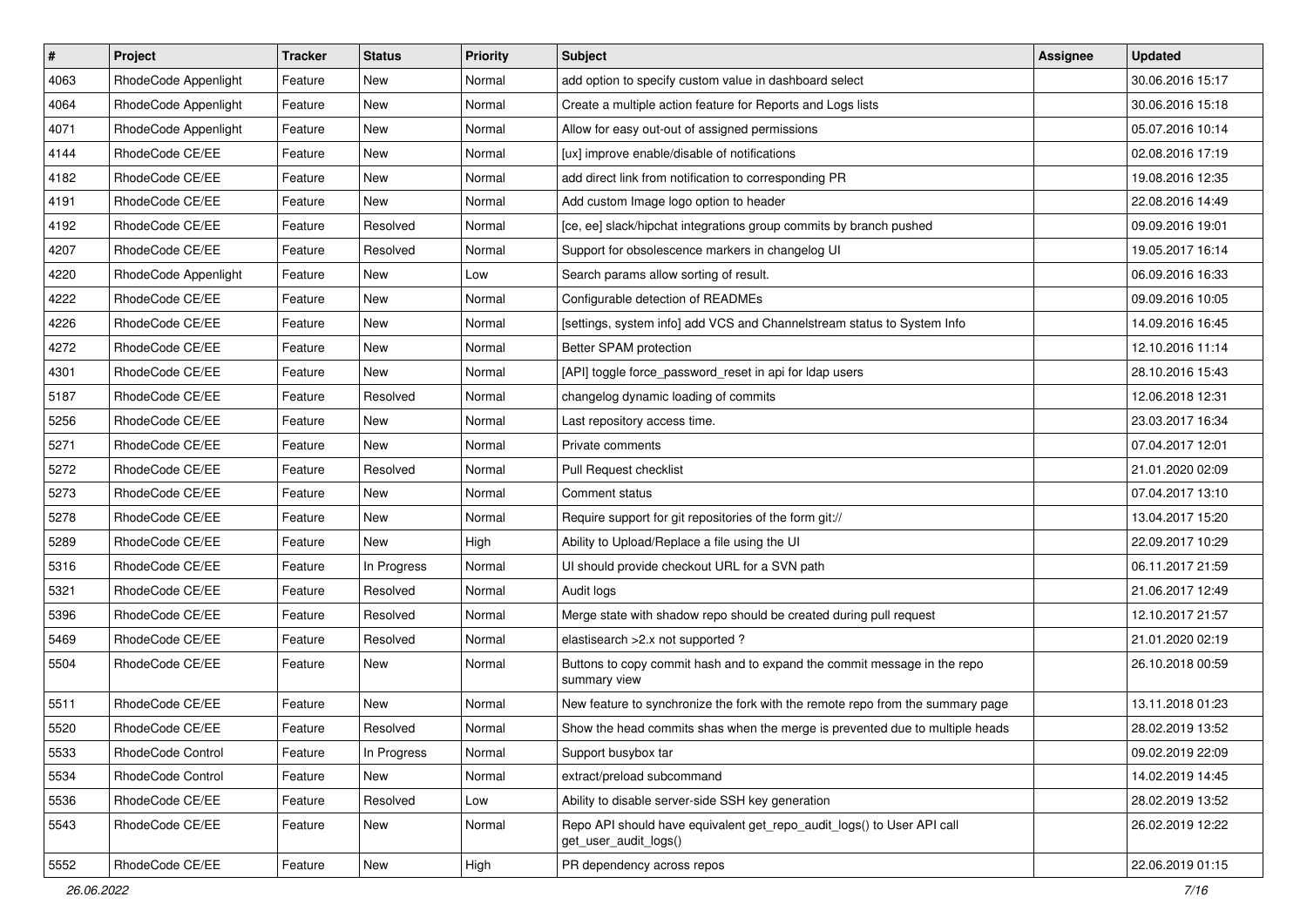| $\vert$ # | Project                  | <b>Tracker</b> | <b>Status</b> | <b>Priority</b> | <b>Subject</b>                                                                            | <b>Assignee</b> | <b>Updated</b>   |
|-----------|--------------------------|----------------|---------------|-----------------|-------------------------------------------------------------------------------------------|-----------------|------------------|
| 5574      | RhodeCode CE/EE          | Feature        | Resolved      | Normal          | hg: Information for external hooks                                                        |                 | 30.07.2020 15:40 |
| 5582      | <b>RhodeCode Control</b> | Feature        | <b>New</b>    | Normal          | Add the version number of a PR in the HTTP API                                            |                 | 15.01.2020 10:45 |
| 5583      | RhodeCode CE/EE          | Feature        | Resolved      | Normal          | rcextensions hook for pull request comment                                                |                 | 23.04.2020 13:42 |
| 5584      | RhodeCode CE/EE          | Feature        | New           | Normal          | "update pull request link" message on vcs client                                          |                 | 23.01.2020 10:32 |
| 5585      | RhodeCode CE/EE          | Feature        | Resolved      | Normal          | Minimize downtime on rccontrol upgrade                                                    |                 | 27.03.2020 09:45 |
| 5586      | RhodeCode CE/EE          | Feature        | New           | Normal          | @mention should be a link                                                                 |                 | 29.01.2020 11:46 |
| 5595      | RhodeCode CE/EE          | Feature        | New           | Normal          | Group code review mail notification                                                       |                 | 03.03.2020 10:17 |
| 5600      | RhodeCode CE/EE          | Feature        | New           | Normal          | Change default repository landing page                                                    |                 | 27.01.2021 01:04 |
| 5601      | RhodeCode CE/EE          | Feature        | Resolved      | Normal          | Default navigation should be by branch name not commit id                                 |                 | 04.06.2020 23:51 |
| 5603      | RhodeCode CE/EE          | Feature        | Resolved      | Normal          | Code search - highlight matching search terms                                             |                 | 30.03.2020 11:16 |
| 5611      | RhodeCode CE/EE          | Feature        | Resolved      | Normal          | Add information "is the pull request up to date?" in the PR page                          |                 | 03.10.2021 23:24 |
| 5613      | RhodeCode CE/EE          | Feature        | New           | Low             | Feature Request: Issue tracker link in new tab/window                                     |                 | 03.10.2021 23:25 |
| 5614      | RhodeCode CE/EE          | Feature        | Resolved      | Normal          | Show context function name in hg diffs                                                    |                 | 23.04.2020 13:43 |
| 5617      | RhodeCode CE/EE          | Feature        | New           | Normal          | Allow PRs to non-head bookmarks                                                           |                 | 20.05.2020 12:25 |
| 5631      | RhodeCode CE/EE          | Feature        | <b>New</b>    | Normal          | Change target of PR                                                                       |                 | 31.07.2020 17:05 |
| 5635      | RhodeCode CE/EE          | Feature        | Resolved      | Normal          | Remember column sorted by of the "Pull Requests You Participate In" table                 |                 | 30.11.2020 22:30 |
| 5637      | RhodeCode CE/EE          | Feature        | New           | Normal          | Clone URL templates - add per repository/namespace                                        |                 | 29.10.2020 09:38 |
| 5638      | RhodeCode CE/EE          | Feature        | <b>New</b>    | Normal          | Add "Copy full url path" button                                                           |                 | 05.02.2021 20:23 |
| 5641      | RhodeCode CE/EE          | Feature        | New           | Normal          | "Add draft" / (x) button usability                                                        |                 | 30.11.2020 20:53 |
| 5642      | RhodeCode CE/EE          | Feature        | Resolved      | Normal          | pull request version column in commit list                                                |                 | 30.04.2021 08:53 |
| 5643      | RhodeCode CE/EE          | Feature        | Resolved      | Low             | jump to bottom of review                                                                  |                 | 30.04.2021 08:53 |
| 3332      | RhodeCode CE/EE          | Support        | New           | Normal          | LDAP settings page: Add button "test connection"                                          |                 | 17.03.2016 10:23 |
| 3364      | RhodeCode CE/EE          | Support        | New           | High            | Allow Specifying the Commit Message for Pull Request Merges                               |                 | 17.04.2018 21:51 |
| 3967      | RhodeCode CE/EE          | Support        | In Progress   | Normal          | Server 500 error                                                                          |                 | 11.08.2016 13:39 |
| 4081      | RhodeCode CE/EE          | Support        | Resolved      | Normal          | Receiving server 500 error when trying to clone repo from windows client using<br>eclipse |                 | 12.07.2016 14:30 |
| 4227      | RhodeCode CE/EE          | Support        | Resolved      | Normal          | VBScript files detected as text/plain - no syntax highlighting                            |                 | 14.09.2016 22:38 |
| 4252      | RhodeCode CE/EE          | Support        | New           | Normal          | Backup & Recovery                                                                         |                 | 07.10.2016 19:47 |
| 4303      | RhodeCode CE/EE          | Support        | New           | Normal          | rhodecode instance                                                                        |                 | 08.11.2016 16:32 |
| 4677      | RhodeCode CE/EE          | Support        | Resolved      | High            | API get_repo_refs not working?                                                            |                 | 19.12.2016 11:46 |
| 5237      | Documentation            | Support        | New           | Normal          | documentation for DR                                                                      |                 | 06.03.2017 23:34 |
| 5255      | RhodeCode CE/EE          | Support        | New           | Normal          | I can't access issues created by me from mail                                             |                 | 04.04.2017 11:28 |
| 5269      | RhodeCode CE/EE          | Support        | New           | Normal          | Upgrade from RC EE 3.7.1 to RC EE 4.x                                                     |                 | 29.06.2017 19:36 |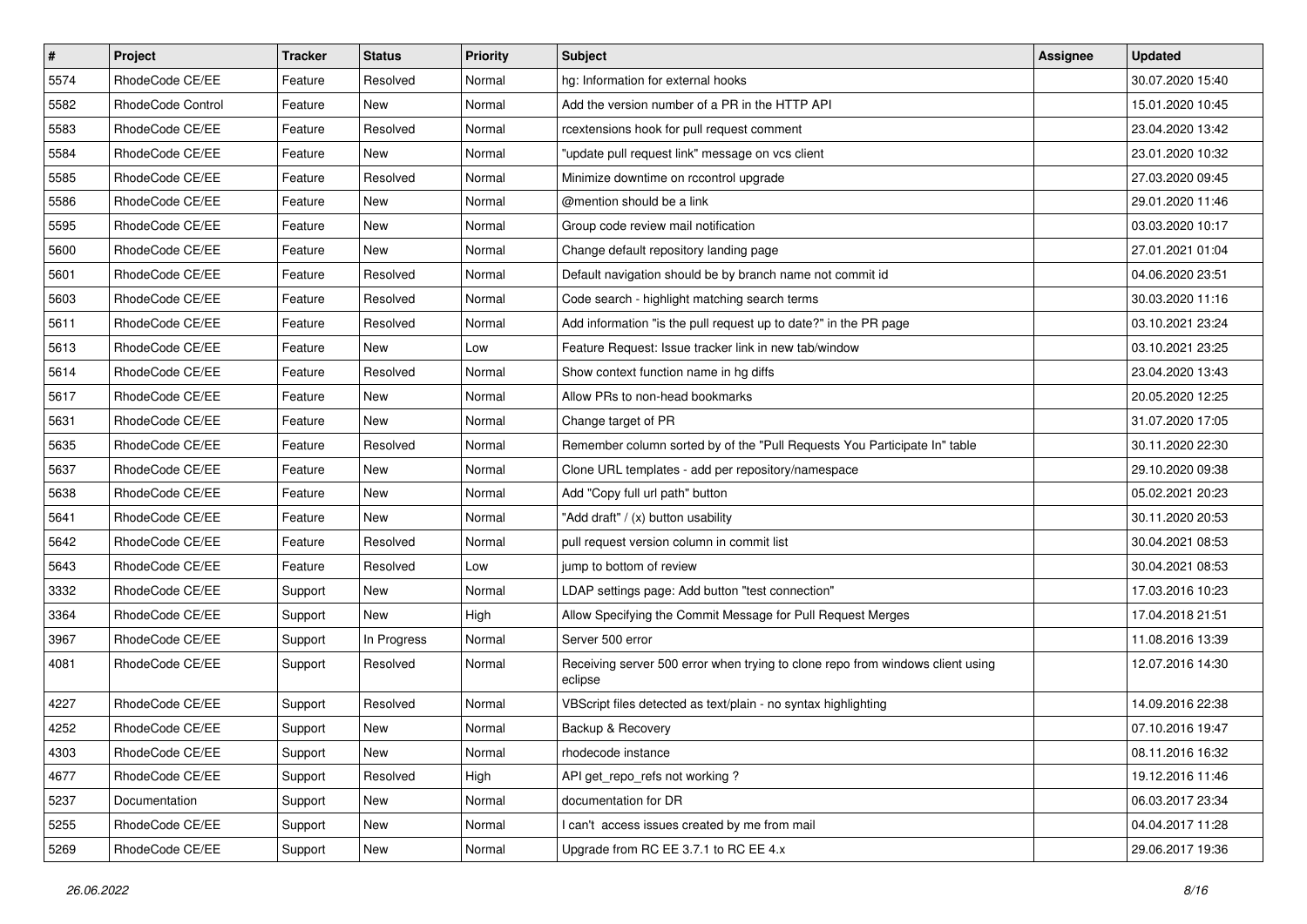| $\vert$ # | Project         | <b>Tracker</b> | <b>Status</b> | <b>Priority</b> | <b>Subject</b>                                                                                                                    | <b>Assignee</b> | <b>Updated</b>   |
|-----------|-----------------|----------------|---------------|-----------------|-----------------------------------------------------------------------------------------------------------------------------------|-----------------|------------------|
| 5375      | RhodeCode CE/EE | Support        | Resolved      | Normal          | How do I configure "Go to" to just search repository names?                                                                       |                 | 16.08.2017 18:00 |
| 5394      | RhodeCode CE/EE | Support        | <b>New</b>    | Normal          | SVN to Git / Mercurial Migration                                                                                                  |                 | 03.10.2017 09:29 |
| 5395      | RhodeCode CE/EE | Support        | Resolved      | Normal          | Svn protocols and performance                                                                                                     |                 | 04.04.2019 18:08 |
| 5423      | Documentation   | Support        | Resolved      | Normal          | API-Documentation for Method "create repo group" faulty                                                                           |                 | 22.01.2018 16:23 |
| 5468      | RhodeCode CE/EE | Support        | New           | Normal          | Check logic for updating last commit for repository groups                                                                        |                 | 30.08.2018 09:47 |
| 5484      | RhodeCode CE/EE | Support        | New           | Normal          | Setting up ssh, remote hg not found                                                                                               |                 | 06.07.2018 23:41 |
| 5491      | RhodeCode CE/EE | Support        | New           | Urgent          | Upgrade RhodeCode Community + VCSSERVER from 4.10.4 to 4.12.4, pull request<br>stop working with reviewers                        |                 | 30.08.2018 09:47 |
| 5495      | RhodeCode CE/EE | Support        | New           | Normal          | Idap to crowd users groups sync source                                                                                            |                 | 10.09.2018 22:09 |
| 5496      | RhodeCode CE/EE | Support        | New           | Normal          | database migration 4.11.6 mysql to 4.12.4 postgres                                                                                |                 | 27.08.2018 21:17 |
| 5497      | RhodeCode CE/EE | Support        | New           | Normal          | hg push hangs                                                                                                                     |                 | 30.08.2018 22:15 |
| 5499      | RhodeCode CE/EE | Support        | New           | Normal          | ERROR [celery.worker.consumer.consumer] consumer: Cannot connect                                                                  |                 | 11.09.2018 08:39 |
| 5503      | RhodeCode CE/EE | Support        | New           | Normal          | failed to upgrade to 4.13.3                                                                                                       |                 | 06.11.2018 18:28 |
| 5527      | RhodeCode CE/EE | Support        | New           | Normal          | API: expose human readable failure reason                                                                                         |                 | 30.01.2019 17:43 |
| 5529      | Documentation   | Support        | <b>New</b>    | Normal          | Documentation does not detail watched repositories                                                                                |                 | 07.02.2019 00:16 |
| 5541      | RhodeCode CE/EE | Support        | New           | Normal          | <b>SVN Settings: Repository Patterns</b>                                                                                          |                 | 16.12.2019 15:35 |
| 5544      | RhodeCode CE/EE | Support        | Resolved      | Normal          | Use of authentication token with LDAP account results in account lockout when max<br>bad password attempts are configured in LDAP |                 | 27.02.2019 10:09 |
| 5546      | RhodeCode CE/EE | Support        | Resolved      | Normal          | experiments with mercurial 4.9                                                                                                    |                 | 26.03.2019 09:23 |
| 5554      | RhodeCode CE/EE | Support        | Resolved      | Normal          | How to increase number of commits shown in pagination on dashboard and<br>changelog                                               |                 | 21.01.2020 02:08 |
| 5591      | Documentation   | Support        | New           | Normal          | documentation typo                                                                                                                |                 | 04.02.2020 19:43 |
| 5593      | RhodeCode CE/EE | Support        | <b>New</b>    | Normal          | SSH connections                                                                                                                   |                 | 17.02.2020 16:18 |
| 5609      | RhodeCode CE/EE | Support        | Resolved      | Normal          | Change git diff algorithm                                                                                                         |                 | 31.03.2020 22:08 |
| 5618      | RhodeCode CE/EE | Support        | New           | Normal          | Getting HTTP 502 Bad Gateway when trying to push (or clone) on a slow network                                                     |                 | 27.05.2020 21:56 |
| 5639      | RhodeCode CE/EE | Support        | New           | High            | 500 Internal Server Error   The server has either erred  after importing Database<br>from backup                                  |                 | 22.11.2020 09:15 |
| 5677      | RhodeCode CE/EE | Support        | New           | Normal          | PR cross merge                                                                                                                    |                 | 28.01.2022 16:59 |
| 737       | Documentation   | Task           | New           | Normal          | What is an extra field and how do you add it?                                                                                     |                 | 01.07.2016 14:15 |
| 2744      | RhodeCode CE/EE | Task           | Resolved      | Normal          | Deprecating Internet Explorer                                                                                                     |                 | 06.07.2016 12:04 |
| 2844      | RhodeCode CE/EE | Task           | New           | Normal          | Update Bcrypt to a maintained version                                                                                             |                 | 17.02.2018 20:37 |
| 2944      | RhodeCode CE/EE | Task           | New           | Normal          | Bump gunicorn to 19.4 version                                                                                                     |                 | 17.03.2016 12:58 |
| 3239      | RhodeCode CE/EE | Task           | Resolved      | Normal          | Catch all route for repo page or repo group page is always executing checks for<br>every page                                     |                 | 21.04.2016 11:30 |
| 3260      | RhodeCode CE/EE | Task           | New           | Normal          | api: expose get_repo_node method                                                                                                  |                 | 17.03.2016 12:56 |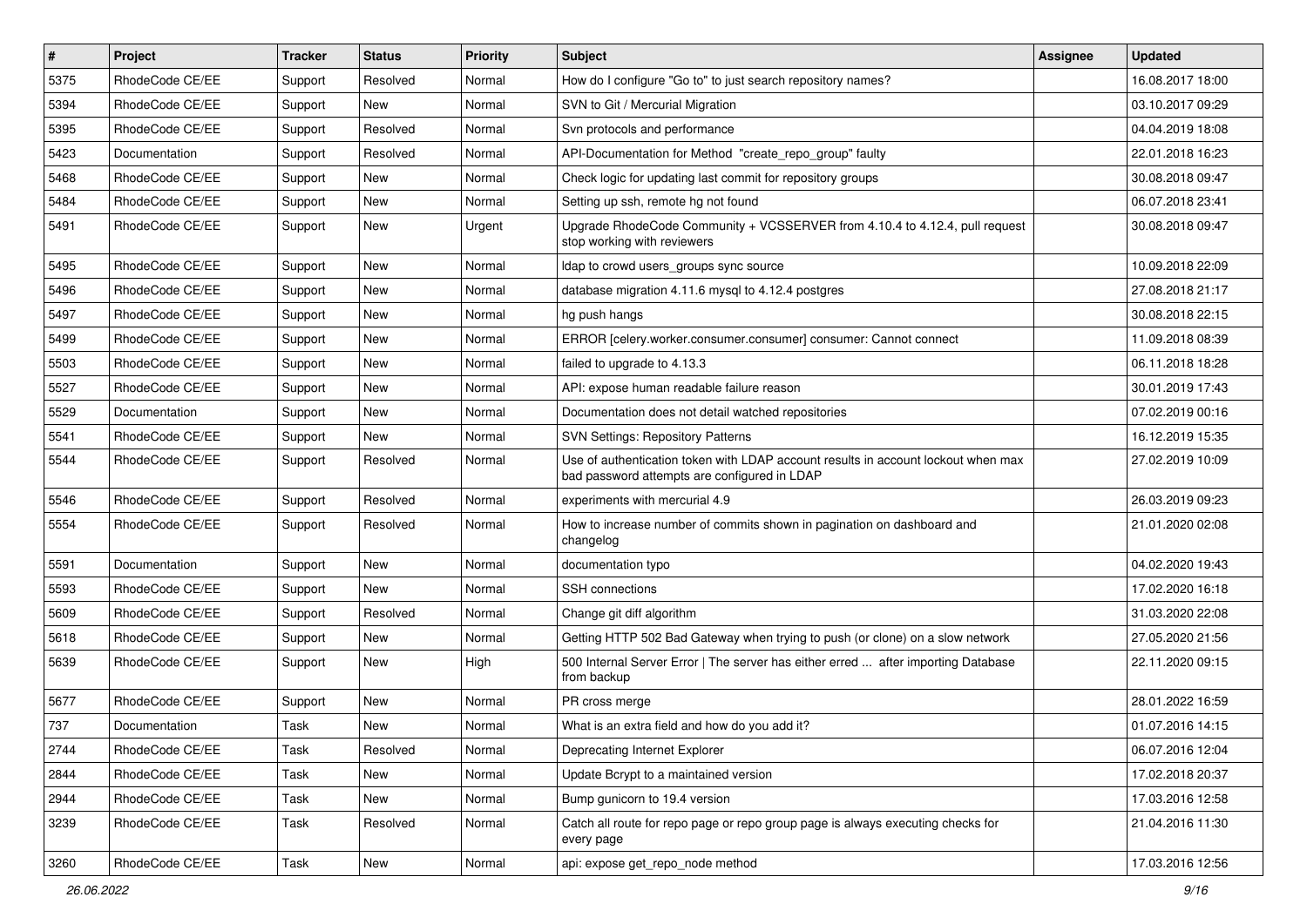| $\vert$ # | Project         | <b>Tracker</b> | <b>Status</b> | <b>Priority</b> | <b>Subject</b>                                                                                        | <b>Assignee</b> | <b>Updated</b>   |
|-----------|-----------------|----------------|---------------|-----------------|-------------------------------------------------------------------------------------------------------|-----------------|------------------|
| 3261      | RhodeCode CE/EE | Task           | New           | Normal          | mousetrap.js bump to latest 1.5.X version                                                             |                 | 17.03.2016 12:52 |
| 3333      | RhodeCode Tools | Task           | <b>New</b>    | Normal          | Create rhodecode-tools backup command for backup of RhodeCode Enterprise                              |                 | 17.03.2016 12:43 |
| 3362      | RhodeCode CE/EE | Task           | New           | Normal          | auth-plugins, indicate visually that plugin is turned on but NOT enabled                              |                 | 22.03.2016 19:03 |
| 3376      | RhodeCode CE/EE | Task           | New           | Normal          | Repo action plugins                                                                                   |                 | 24.03.2016 15:21 |
| 3377      | RhodeCode CE/EE | Task           | New           | Normal          | extra fields types extensions                                                                         |                 | 24.03.2016 15:23 |
| 3484      | RhodeCode CE/EE | Task           | New           | Normal          | oauth: reduce required permissions for 3rd party                                                      |                 | 13.04.2016 12:33 |
| 3504      | RhodeCode CE/EE | Task           | In Progress   | Normal          | [routing] Move static assets under a common prefix                                                    |                 | 19.07.2016 12:27 |
| 4003      | RhodeCode CE/EE | Task           | Resolved      | Normal          | User personal repository groups improvements                                                          |                 | 07.11.2016 16:12 |
| 4045      | RhodeCode CE/EE | Task           | New           | Normal          | File permissions                                                                                      |                 | 17.04.2018 21:49 |
| 4051      | RhodeCode CE/EE | Task           | New           | Normal          | [ux, renderering] Consistent formatting on text fields.                                               |                 | 22.09.2017 10:27 |
| 4108      | RhodeCode CE/EE | Task           | Resolved      | Normal          | Release 4.2.2                                                                                         |                 | 14.10.2016 13:08 |
| 4140      | RhodeCode CE/EE | Task           | Resolved      | Normal          | Check middleware chain status, and Verify that special middleware is catching<br>exceptions correctly |                 | 23.08.2016 12:13 |
| 4151      | RhodeCode CE/EE | Task           | Resolved      | Normal          | [packaging] Subversion to current 1.9.X                                                               |                 | 09.09.2016 10:18 |
| 4163      | RhodeCode CE/EE | Task           | New           | Normal          | [ce, ee] celery refactor + upgrade                                                                    |                 | 15.08.2016 12:32 |
| 4169      | RhodeCode CE/EE | Task           | Resolved      | Normal          | re-architecture celery support                                                                        |                 | 17.11.2017 19:21 |
| 4216      | RhodeCode CE/EE | Task           | New           | Normal          | [ux, renderers] implement consistent rendering for text fields                                        |                 | 06.09.2016 11:46 |
| 4235      | RhodeCode CE/EE | Task           | Resolved      | High            | Support GIT LFS server                                                                                |                 | 23.03.2017 17:24 |
| 4283      | RhodeCode CE/EE | Task           | Resolved      | Normal          | bump whoosh to 2.7.4 release                                                                          |                 | 13.12.2016 21:08 |
| 4290      | RhodeCode CE/EE | Task           | New           | Normal          | Allow to transplant the review status to merged commits                                               |                 | 17.04.2018 21:50 |
| 4299      | RhodeCode CE/EE | Task           | <b>New</b>    | Normal          | TEMPLATE repo groups                                                                                  |                 | 22.09.2017 10:26 |
| 4305      | RhodeCode CE/EE | Task           | Resolved      | Normal          | Meta-tagging could be excluded from limit                                                             |                 | 09.11.2016 19:27 |
| 4312      | RhodeCode CE/EE | Task           | New           | Normal          | Storage location changes                                                                              |                 | 11.07.2017 13:31 |
| 4666      | RhodeCode CE/EE | Task           | Resolved      | Normal          | Bump git and mercurial to latest versions                                                             |                 | 02.12.2016 19:01 |
| 4669      | RhodeCode CE/EE | Task           | New           | Normal          | disable pytest sugar on nix-build                                                                     |                 | 01.12.2016 12:52 |
| 4678      | RhodeCode CE/EE | Task           | Resolved      | Normal          | Release 4.5.2                                                                                         |                 | 19.12.2016 17:32 |
| 5184      | RhodeCode CE/EE | Task           | Resolved      | Normal          | bump pyramid to 1.7.X                                                                                 |                 | 06.02.2017 21:50 |
| 5198      | RhodeCode CE/EE | Task           | Resolved      | Normal          | remove pyro4 from enterprise                                                                          |                 | 07.02.2017 19:28 |
| 5200      | RhodeCode CE/EE | Task           | New           | Normal          | investigate search improvements                                                                       |                 | 16.12.2019 16:04 |
| 5201      | RhodeCode CE/EE | Task           | Resolved      | Normal          | API: implement describe-methods                                                                       |                 | 13.02.2017 15:57 |
| 5202      | RhodeCode CE/EE | Task           | Resolved      | Normal          | run git gc and git repack on GIT repos when we have a scheduler via celery in<br>pyramid              |                 | 04.12.2017 20:49 |
| 5203      | RhodeCode CE/EE | Task           | Resolved      | Normal          | optimise large repos speed                                                                            |                 | 08.09.2017 16:10 |
| 5207      | RhodeCode CE/EE | Task           | Resolved      | Low             | Release 4.6.1                                                                                         |                 | 13.02.2017 18:04 |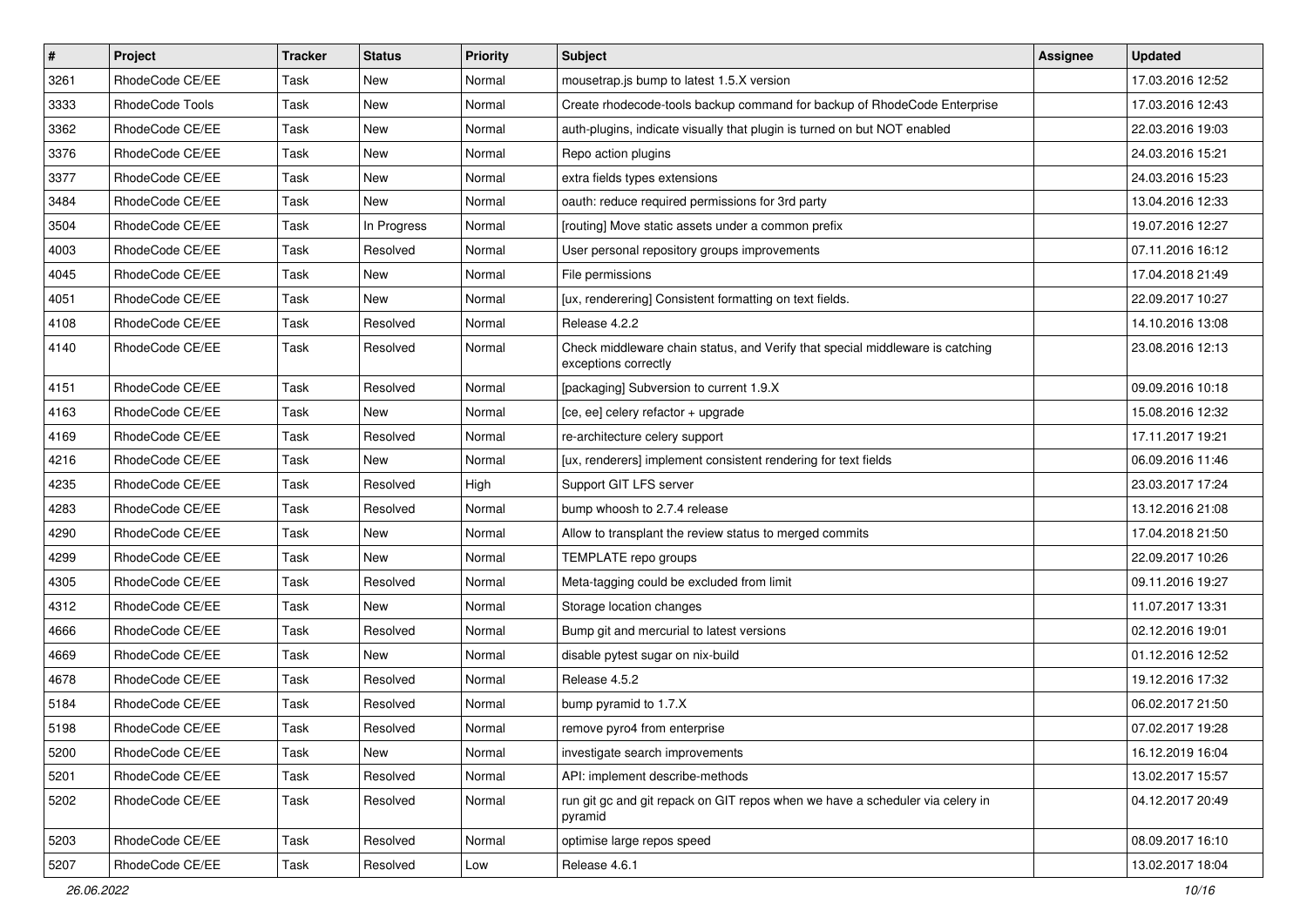| $\sharp$ | Project         | <b>Tracker</b> | <b>Status</b> | <b>Priority</b> | <b>Subject</b>                                                                            | <b>Assignee</b>     | <b>Updated</b>                    |
|----------|-----------------|----------------|---------------|-----------------|-------------------------------------------------------------------------------------------|---------------------|-----------------------------------|
| 5221     | RhodeCode CE/EE | Task           | Resolved      | Normal          | Missing comment type in emails                                                            |                     | 19.02.2017 21:46                  |
| 5225     | RhodeCode CE/EE | Task           | Resolved      | Normal          | add tag of author/contribitor to comments                                                 |                     | 11.05.2017 11:10                  |
| 5229     | RhodeCode CE/EE | Task           | Resolved      | Normal          | add support for https://clipboardjs.com/                                                  |                     | 21.01.2020 02:19                  |
| 5235     | RhodeCode CE/EE | Task           | Resolved      | Normal          | relative image support                                                                    |                     | 10.03.2017 23:37                  |
| 5265     | RhodeCode CE/EE | Task           | Resolved      | Normal          | Enable phases support                                                                     |                     | 11.05.2017 11:10                  |
| 5343     | RhodeCode CE/EE | Task           | Resolved      | Normal          | SSH key management and SSH support                                                        |                     | 18.08.2017 23:50                  |
| 5391     | RhodeCode CE/EE | Task           | Resolved      | High            | Secure Email change                                                                       |                     | 17.04.2018 21:50                  |
| 5400     | RhodeCode CE/EE | Task           | New           | Normal          | User group - subgroup support                                                             |                     | 06.11.2017 22:00                  |
| 5404     | RhodeCode CE/EE | Task           | <b>New</b>    | Normal          | Add an option to detach review rules when deleting an user                                |                     | 22.11.2017 11:23                  |
| 5408     | Documentation   | Task           | Resolved      | Low             | Upate nginx documentation for non standard SSL port                                       |                     | 12.07.2018 23:21                  |
| 5537     | RhodeCode CE/EE | Task           | Resolved      | Normal          | Add owner to create_pull_request API                                                      |                     | 28.02.2019 13:52                  |
| 5523     | RhodeCode CE/EE | Bug            | Resolved      | High            | user from AD is asked to change his password when logs in.                                | Thierry<br>Wynsdau  | 28.05.2020 20:28                  |
| 5553     | RhodeCode CE/EE | <b>Bug</b>     | <b>New</b>    | Normal          | Exceptions Tracker - Exception ID: 140095575901360 after upgrade to the lastes<br>version | Thierry<br>Wynsdau  | 10.07.2019 10:33                  |
| 5516     | RhodeCode CE/EE | Support        | Resolved      | High            | Cannot log into RhodeCode                                                                 | Thierry<br>Wynsdau  | 28.05.2020 20:28                  |
| 5548     | RhodeCode CE/EE | Feature        | <b>New</b>    | Normal          | Initial Search API                                                                        | Peter Colledge      | 07.07.2019 22:21                  |
| 3372     | RhodeCode CE/EE | <b>Bug</b>     | In Progress   | High            | [Idap, groups] Customer gets an empty list of groups                                      | Mikhail<br>Chernykh | 08.06.2016 11:32                  |
| 5368     | RhodeCode CE/EE | Feature        | Resolved      | Normal          | Mercurial: Close branch before merging it                                                 |                     | Mathieu Cantin   21.01.2020 02:11 |
| 3950     | RhodeCode CE/EE | Bug            | Resolved      | Normal          | [ce, ee] trying to merge pr against a deleted branch/bookmark breaks the pr page          | Martin<br>Bornhold  | 27.10.2016 16:12                  |
| 4247     | RhodeCode CE/EE | Bug            | Resolved      | Normal          | [vcs] Using current time as timestamp during archive creating leads to changing<br>hashes | Martin<br>Bornhold  | 28.09.2016 12:07                  |
| 4271     | RhodeCode CE/EE | Bug            | Resolved      | Normal          | Browsing new repository groups via SVN issue                                              | Martin<br>Bornhold  | 19.10.2016 11:11                  |
| 4273     | RhodeCode CE/EE | Bug            | Resolved      | Urgent          | GIT executable not seen by vcsserver                                                      | Martin<br>Bornhold  | 13.10.2016 15:45                  |
| 4277     | RhodeCode CE/EE | Bug            | Resolved      | Normal          | [frontend] System info page does not work correctly in safari.                            | Martin<br>Bornhold  | 04.11.2016 12:08                  |
| 4279     | RhodeCode CE/EE | <b>Bug</b>     | Resolved      | Normal          | re-captcha validation is broken                                                           | Martin<br>Bornhold  | 26.10.2016 22:27                  |
| 1055     | RhodeCode CE/EE | Feature        | Resolved      | Normal          | [pr, vcs] Expose the shadow repository of a pull request                                  | Martin<br>Bornhold  | 26.10.2016 10:33                  |
| 4243     | RhodeCode CE/EE | Support        | Resolved      | High            | Gist visibility update?                                                                   | Martin<br>Bornhold  | 27.09.2016 06:40                  |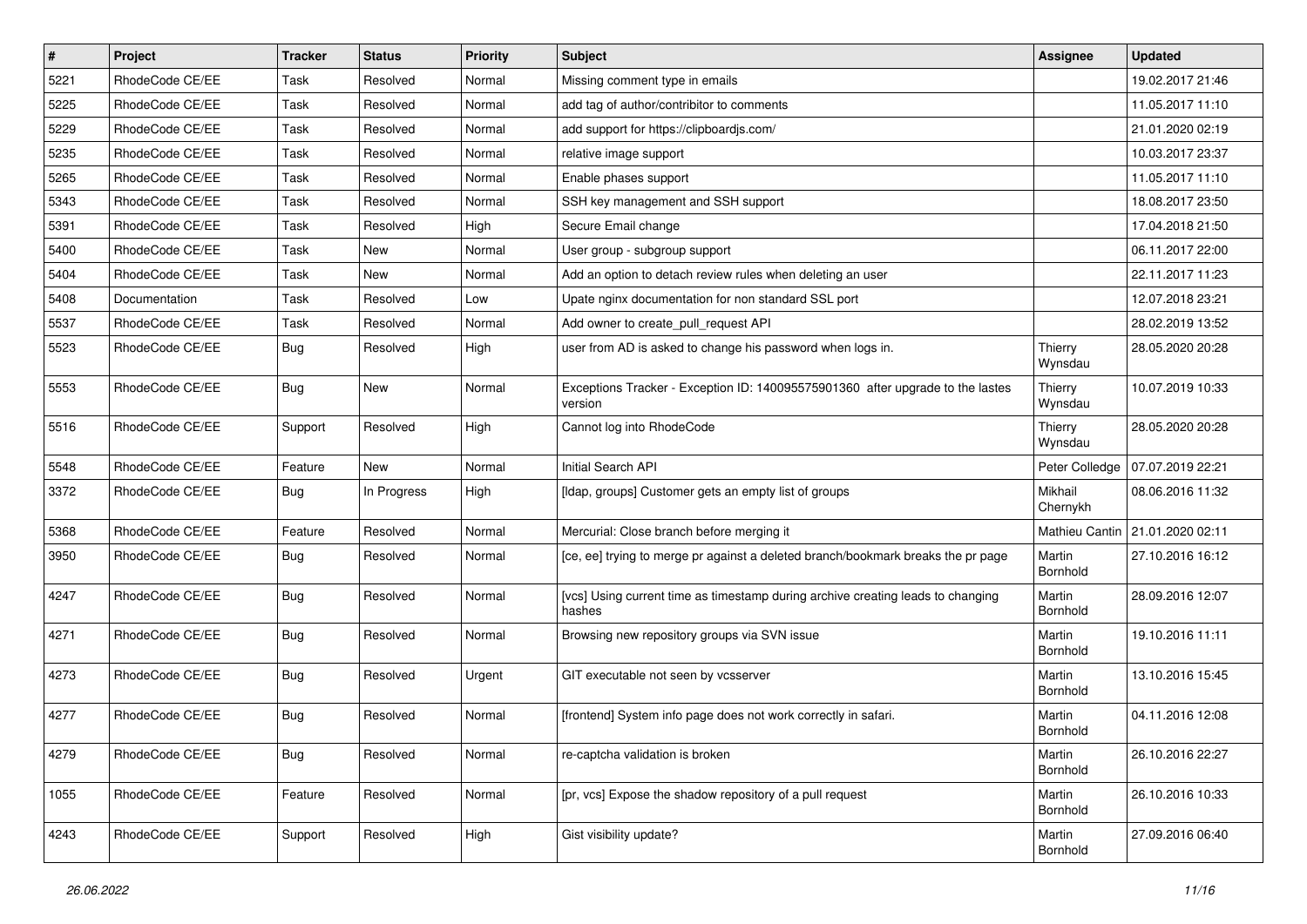| #    | Project              | <b>Tracker</b> | <b>Status</b> | <b>Priority</b> | <b>Subject</b>                                                                                       | Assignee                     | <b>Updated</b>   |
|------|----------------------|----------------|---------------|-----------------|------------------------------------------------------------------------------------------------------|------------------------------|------------------|
| 4244 | RhodeCode CE/EE      | Support        | Resolved      | Normal          | mod_dav_svn template error when using auth_realm with spaces in it                                   | Martin<br>Bornhold           | 28.09.2016 12:07 |
| 4203 | RhodeCode CE/EE      | Task           | Resolved      | Normal          | Get rid of svn.proxy.parent_path_root, and replace it with reading storage location<br>from Database | Martin<br>Bornhold           | 22.09.2016 14:31 |
| 4237 | RhodeCode CE/EE      | Task           | Resolved      | Normal          | Enable HTTP support                                                                                  | Martin<br>Bornhold           | 12.10.2016 11:51 |
| 4251 | RhodeCode CE/EE      | Task           | Feedback      | High            | [customer] Pull request with subrepos                                                                | Martin<br>Bornhold           | 10.11.2016 17:52 |
| 5587 | RhodeCode CE/EE      | Bug            | Resolved      | Normal          | Broken metatags in 4.18.1                                                                            | Marcin Lulek                 | 29.01.2020 11:46 |
| 4269 | RhodeCode CE/EE      | Support        | Resolved      | Normal          | Allow flash messages to be permanently surpressed                                                    | <b>Marcin Lulek</b>          | 14.10.2016 12:46 |
| 4052 | RhodeCode Appenlight | Task           | New           | Normal          | release fixes                                                                                        | Marcin Lulek                 | 29.06.2016 12:14 |
| 4234 | RhodeCode CE/EE      | Task           | New           | Normal          | prepare and test RhodeCode VM image for AWS                                                          | Marcin Lulek                 | 11.07.2017 13:32 |
| 3483 | RhodeCode CE/EE      | Bug            | <b>New</b>    | Normal          | oauth: disable 3rd party registration if RhodeCode registration is disabled                          | Marcin<br>Kuzminski<br>[CTO] | 13.04.2016 12:13 |
| 3549 | RhodeCode CE/EE      | Bug            | Resolved      | Normal          | [4.0.0 regression], file source links use last commit id instead of current commit id                | Marcin<br>Kuzminski<br>[CTO] | 21.04.2016 16:10 |
| 4035 | RhodeCode CE/EE      | Bug            | In Progress   | Normal          | failed to create whoosh index                                                                        | Marcin<br>Kuzminski<br>[CTO] | 06.07.2016 00:04 |
| 4036 | RhodeCode CE/EE      | Bug            | Resolved      | Normal          | encrypted clone_uri can throw unicodeerror after key change                                          | Marcin<br>Kuzminski<br>[CTO] | 27.06.2016 19:38 |
| 4065 | RhodeCode CE/EE      | Bug            | Resolved      | Normal          | [ux, login] 404 on login after comment attempt                                                       | Marcin<br>Kuzminski<br>[CTO] | 04.07.2016 00:40 |
| 4155 | RhodeCode CE/EE      | Bug            | Resolved      | Low             | Date of Last Change is not displayed correctly                                                       | Marcin<br>Kuzminski<br>[CTO] | 21.01.2020 02:20 |
| 4178 | RhodeCode CE/EE      | Bug            | Resolved      | Normal          | RhodeCode EE OVA VM wont run on a ESX 6.0 host                                                       | Marcin<br>Kuzminski<br>[CTO] | 15.09.2016 13:25 |
| 4184 | RhodeCode CE/EE      | Bug            | Resolved      | High            | fix content INT overflow bug                                                                         | Marcin<br>Kuzminski<br>[CTO] | 23.08.2016 10:31 |
| 4250 | RhodeCode CE/EE      | Bug            | Resolved      | Normal          | Adding a reviewer into existing PR doesn't set a reason.                                             | Marcin<br>Kuzminski<br>[CTO] | 07.10.2016 20:05 |
| 4276 | RhodeCode CE/EE      | Bug            | Resolved      | Normal          | System info page uses mercurial/git versions from RhodeCode instead of VCSServer                     | Marcin<br>Kuzminski<br>[CTO] | 14.11.2016 21:19 |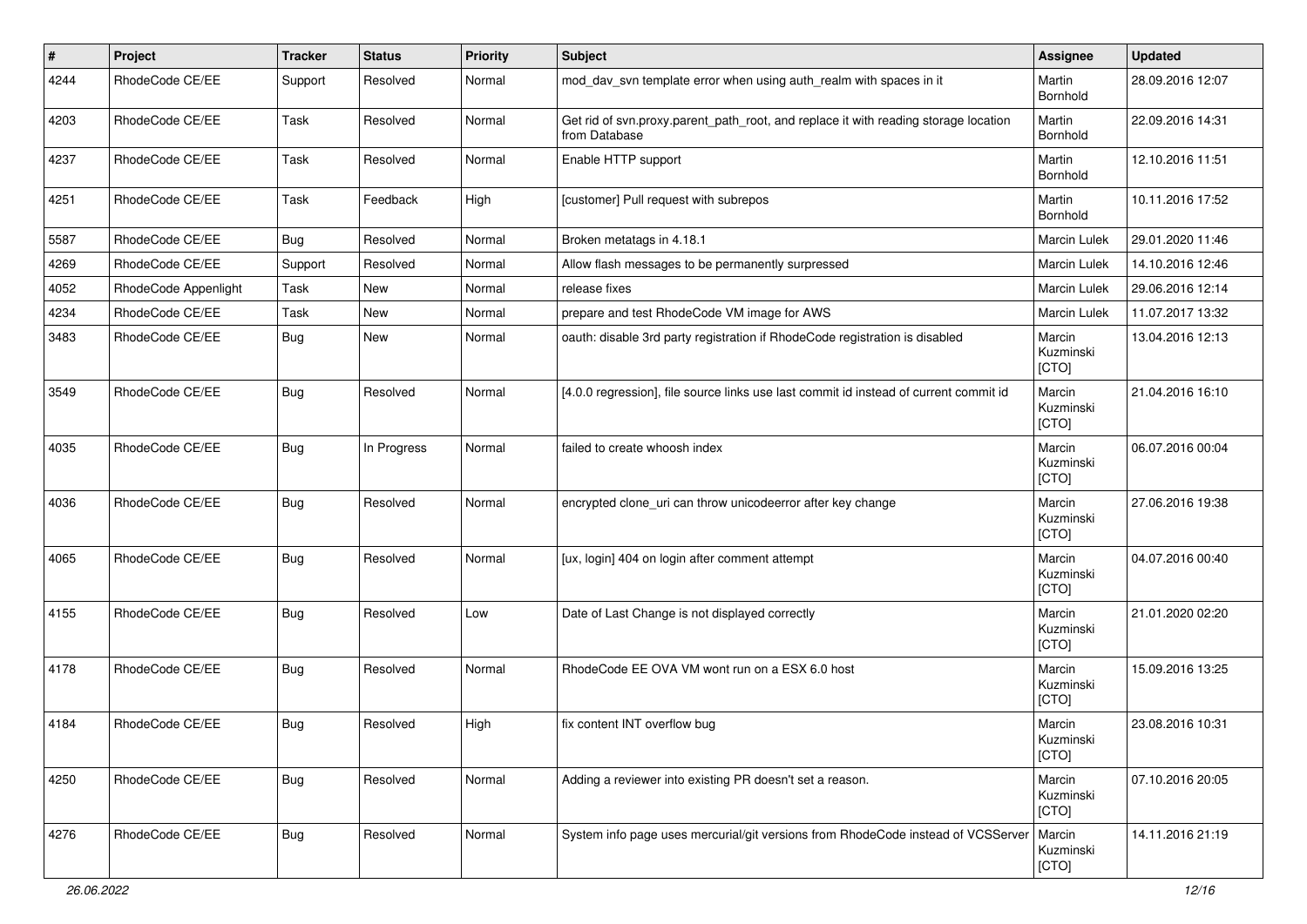| $\vert$ # | Project         | <b>Tracker</b> | <b>Status</b> | <b>Priority</b> | <b>Subject</b>                                                                                | <b>Assignee</b>              | <b>Updated</b>   |
|-----------|-----------------|----------------|---------------|-----------------|-----------------------------------------------------------------------------------------------|------------------------------|------------------|
| 5257      | RhodeCode CE/EE | <b>Bug</b>     | <b>New</b>    | Normal          | Git repository with big binary file provokes error and strange behavior/memory leak<br>of RH. | Marcin<br>Kuzminski<br>[CTO] | 23.03.2017 22:02 |
| 4000      | RhodeCode CE/EE | Feature        | <b>New</b>    | Normal          | Make compare more functional                                                                  | Marcin<br>Kuzminski<br>[CTO] | 18.11.2017 19:11 |
| 4193      | RhodeCode CE/EE | Feature        | In Progress   | Normal          | Improve Filter Functionality in the Change Log                                                | Marcin<br>Kuzminski<br>[CTO] | 22.09.2017 10:25 |
| 4211      | RhodeCode CE/EE | Feature        | Resolved      | Normal          | [ce, ee] increase webhook flexibility                                                         | Marcin<br>Kuzminski<br>[CTO] | 20.06.2022 10:55 |
| 4213      | RhodeCode CE/EE | Feature        | New           | High            | Embed PostgreSQL database                                                                     | Marcin<br>Kuzminski<br>[CTO] | 03.09.2016 23:45 |
| 4219      | RhodeCode CE/EE | Feature        | Resolved      | Normal          | [ce, ee] Add mandatory reviewers for pull requests                                            | Marcin<br>Kuzminski<br>[CTO] | 20.06.2017 15:23 |
| 5382      | RhodeCode CE/EE | Feature        | <b>New</b>    | Normal          | Support for repository aliases                                                                | Marcin<br>Kuzminski<br>[CTO] | 04.09.2017 15:17 |
| 5441      | RhodeCode CE/EE | Feature        | <b>New</b>    | Low             | Some files not parsed as XML files                                                            | Marcin<br>Kuzminski<br>[CTO] | 12.06.2018 12:23 |
| 5442      | RhodeCode CE/EE | Feature        | Resolved      | Low             | Preview of Jupyter notebooks                                                                  | Marcin<br>Kuzminski<br>[CTO] | 16.01.2019 16:33 |
| 5653      | RhodeCode CE/EE | Feature        | <b>New</b>    | Normal          | Extend SSH clone to support cloning by repo id.                                               | Marcin<br>Kuzminski<br>[CTO] | 17.02.2021 12:58 |
| 3454      | RhodeCode CE/EE | Task           | Feedback      | Normal          | [ce/ee] visually differentiate the two editions                                               | Marcin<br>Kuzminski<br>[CTO] | 10.08.2016 03:30 |
| 3556      | RhodeCode CE/EE | Task           | Resolved      | Normal          | Disable and rename initial_repo_scan flag                                                     | Marcin<br>Kuzminski<br>[CTO] | 22.04.2016 14:33 |
| 4245      | RhodeCode CE/EE | Task           | Resolved      | Normal          | Convert control command to use http mode by default                                           | Marcin<br>Kuzminski<br>[CTO] | 14.10.2016 16:13 |
| 4281      | RhodeCode CE/EE | Task           | Resolved      | Normal          | Fix docs on To `increase database performance`                                                | Marcin<br>Kuzminski<br>[CTO] | 18.10.2016 16:39 |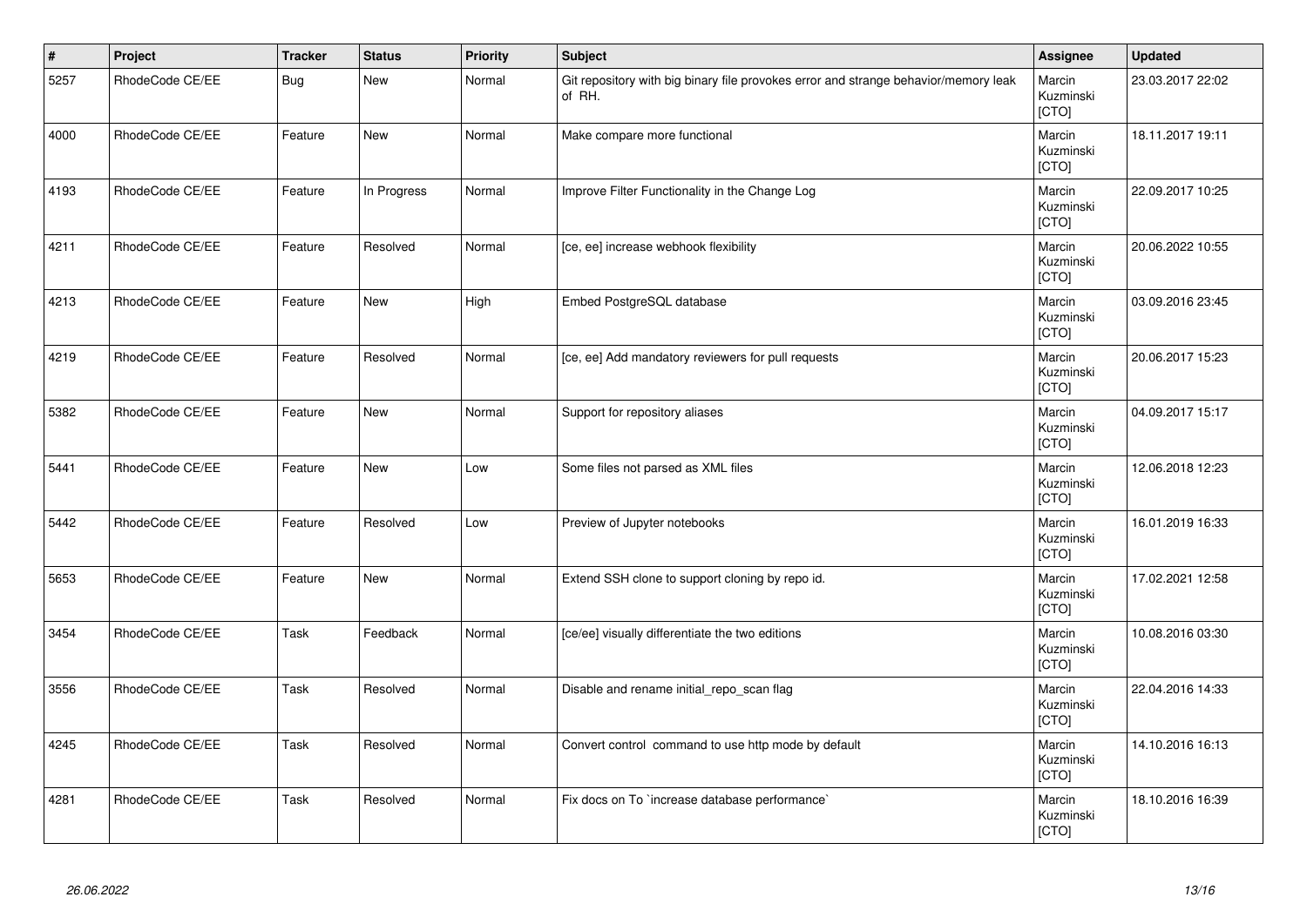| $\sharp$ | Project         | <b>Tracker</b> | <b>Status</b> | <b>Priority</b> | <b>Subject</b>                                                                                                       | <b>Assignee</b>              | <b>Updated</b>                   |
|----------|-----------------|----------------|---------------|-----------------|----------------------------------------------------------------------------------------------------------------------|------------------------------|----------------------------------|
| 4282     | RhodeCode CE/EE | Task           | Resolved      | Normal          | Add inode limit together with disk usage                                                                             | Marcin<br>Kuzminski<br>[CTO] | 19.10.2016 12:18                 |
| 4297     | RhodeCode CE/EE | Task           | Resolved      | Normal          | redo the my-pull-requests page to use the datagrid                                                                   | Marcin<br>Kuzminski<br>[CTO] | 01.11.2016 09:31                 |
| 4670     | RhodeCode CE/EE | Task           | Resolved      | Normal          | Release 4.5.1                                                                                                        | Marcin<br>Kuzminski<br>[CTO] | 06.12.2016 21:13                 |
| 5150     | RhodeCode CE/EE | Task           | Resolved      | Normal          | Password reset promts in my account should be hidden in accounts that are not of<br>type rhodecode                   | Marcin<br>Kuzminski<br>[CTO] | 02.01.2017 16:34                 |
| 5386     | RhodeCode CE/EE | Task           | Resolved      | Normal          | Increase security for Email Change                                                                                   | Marcin<br>Kuzminski<br>[CTO] | 17.02.2018 17:29                 |
| 3488     | RhodeCode CE/EE | Bug            | Resolved      | Normal          | [frontend, styling] update icon font                                                                                 |                              | Lisa Quatmann   04.10.2016 13:27 |
| 4121     | RhodeCode CE/EE | <b>Bug</b>     | Resolved      | Normal          | [ce, ee] server announcement has extra margin                                                                        |                              | Lisa Quatmann   26.09.2016 14:00 |
| 4224     | RhodeCode CE/EE | Bug            | Resolved      | Normal          | [docs] update docs re: removing old instances when switching editions                                                |                              | Lisa Quatmann   11.10.2016 15:36 |
| 4254     | RhodeCode CE/EE | Bug            | Resolved      | Normal          | [frontend] 500 Internal Server Error with i18n-ed pages                                                              | Lisa Quatmann                | 30.09.2016 14:38                 |
| 4194     | RhodeCode CE/EE | Task           | Resolved      | Normal          | move svn http backend out of labs into a real VCS settings                                                           | Lisa Quatmann                | 14.09.2016 23:16                 |
| 3971     | RhodeCode CE/EE | Bug            | Resolved      | Normal          | [ce, vcs] Merge requests/Pull requests failing due to rebase problem                                                 | Johannes<br>Bornhold         | 19.07.2016 15:54                 |
| 4199     | RhodeCode CE/EE | Bug            | Resolved      | High            | investigate: ongoing SSL problems when switching to 4.X from 3.X                                                     | Johannes<br>Bornhold         | 15.09.2016 13:14                 |
| 4153     | RhodeCode CE/EE | Task           | Resolved      | Normal          | Optimize readme fetching by changing the system of readme detection                                                  | Johannes<br>Bornhold         | 09.09.2016 10:17                 |
| 4091     | RhodeCode CE/EE | Bug            | Resolved      | Normal          | [ce, ee] Redmine integration blocks for 30 seconds if redmine server not available                                   | Daniel D                     | 15.07.2016 12:26                 |
| 4092     | RhodeCode CE/EE | <b>Bug</b>     | Feedback      | Normal          | [ce, ee] Redmine/JIRA integrations - smart commits                                                                   | Daniel D                     | 21.07.2016 12:59                 |
| 4110     | RhodeCode CE/EE | Bug            | In Progress   | Normal          | [ce, ee] repos can be named _admin, _static                                                                          | Daniel D                     | 20.07.2016 19:51                 |
| 4173     | RhodeCode CE/EE | Bug            | Resolved      | Urgent          | [ce, ee] mysql recycle pool timeout not working                                                                      | Daniel D                     | 16.08.2016 22:02                 |
| 4208     | RhodeCode CE/EE | Bug            | New           | Normal          | [ce, ee] test errors get hidden by error page                                                                        | Daniel D                     | 14.09.2016 12:00                 |
| 4223     | RhodeCode CE/EE | <b>Bug</b>     | Resolved      | High            | [git, tags] annotated tags not appearing in UI                                                                       | Daniel D                     | 12.09.2016 06:12                 |
| 4233     | RhodeCode CE/EE | Bug            | Resolved      | High            | slack, git push problem                                                                                              | Daniel D                     | 26.09.2016 11:56                 |
| 4256     | RhodeCode CE/EE | Bug            | New           | Normal          | [ce, ee, ux] Source code highlight colors conflict with red/green inserted/deleted<br>blocks                         | Daniel D                     | 03.10.2016 05:00                 |
| 4268     | RhodeCode CE/EE | <b>Bug</b>     | Resolved      | High            | [ee] default reviewers from changed lines is returning wrong values                                                  | Daniel D                     | 06.10.2016 14:35                 |
| 4278     | RhodeCode CE/EE | <b>Bug</b>     | Resolved      | Normal          | [admin] Clicking the save button in admin -> settings -> issue tracker leads to<br>exception if no patterns entered. | Daniel D                     | 18.10.2016 13:38                 |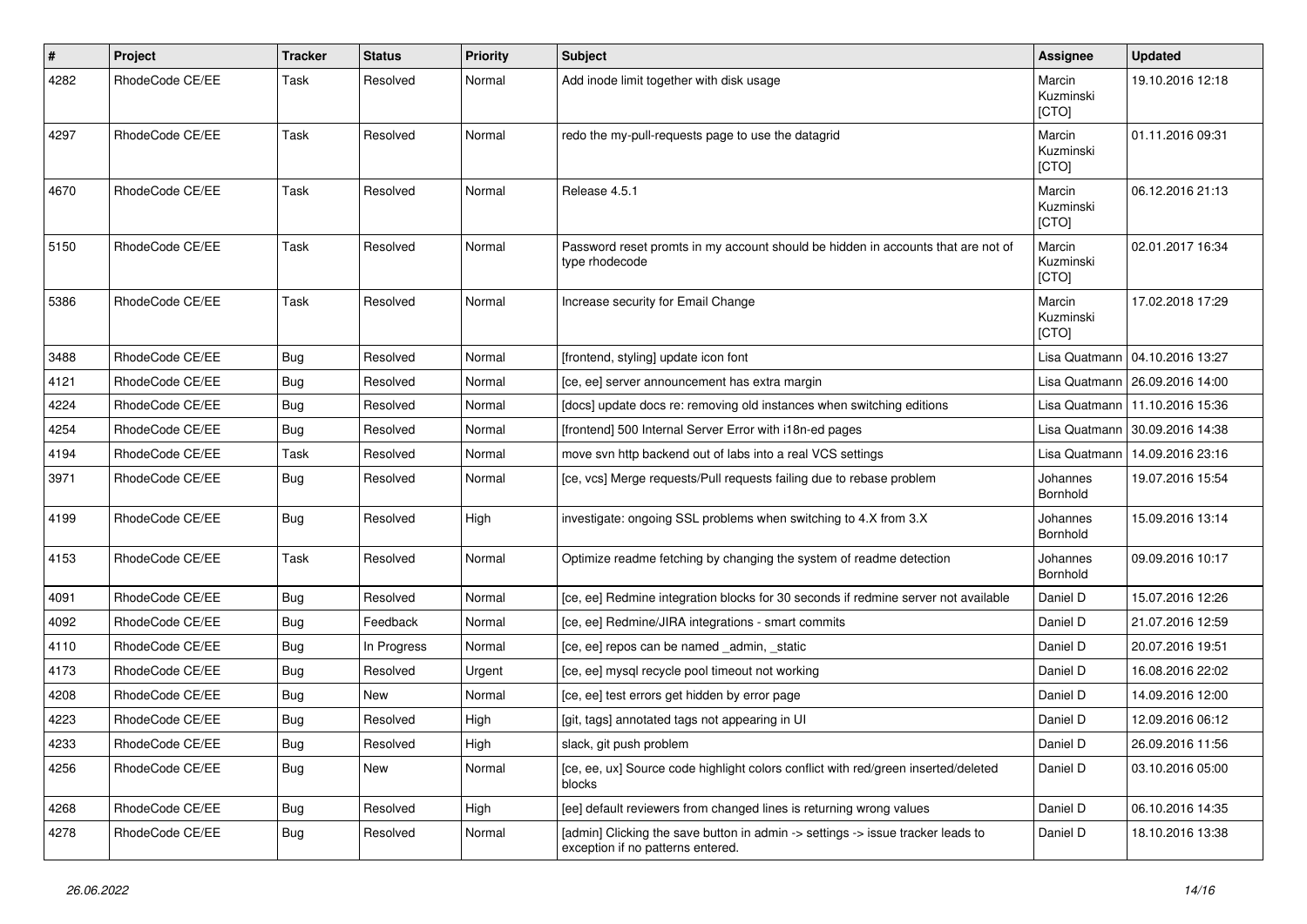| $\vert$ # | Project         | <b>Tracker</b> | <b>Status</b> | <b>Priority</b> | <b>Subject</b>                                                                                 | <b>Assignee</b>     | <b>Updated</b>   |
|-----------|-----------------|----------------|---------------|-----------------|------------------------------------------------------------------------------------------------|---------------------|------------------|
| 4296      | RhodeCode CE/EE | <b>Bug</b>     | Resolved      | Normal          | [ee] Can not create pull requests with reviewers.                                              | Daniel D            | 07.11.2016 21:17 |
| 5579      | RhodeCode CE/EE | <b>Bug</b>     | Resolved      | Normal          | JS bug when a commit message can be parsed as a number                                         | Daniel D            | 20.01.2020 10:04 |
| 5599      | RhodeCode CE/EE | Bug            | Resolved      | Normal          | SVN navigation to trunk fails                                                                  | Daniel D            | 04.04.2020 11:21 |
| 5604      | RhodeCode CE/EE | <b>Bug</b>     | Resolved      | High            | Search error on second result page                                                             | Daniel D            | 30.03.2020 16:01 |
| 5606      | RhodeCode CE/EE | Bug            | Resolved      | High            | SVN + ssh subdirectory failure                                                                 | Daniel D            | 09.04.2020 03:29 |
| 5608      | RhodeCode CE/EE | <b>Bug</b>     | Resolved      | High            | svn+ssh user set incorrectly                                                                   | Daniel D            | 31.03.2020 18:21 |
| 5610      | RhodeCode CE/EE | Bug            | Resolved      | Normal          | Files navigation looses the at= <name> marker</name>                                           | Daniel D            | 03.10.2021 23:23 |
| 1131      | RhodeCode CE/EE | Feature        | Resolved      | Normal          | Implement default reviewers for code review                                                    | Daniel D            | 21.09.2016 18:28 |
| 4157      | RhodeCode CE/EE | Feature        | New           | Normal          | [integrations] Integrate with industry standard SW development tools                           | Daniel D            | 08.08.2016 12:55 |
| 4175      | RhodeCode CE/EE | Feature        | Resolved      | Normal          | [ce, ee] repo group integrations                                                               | Daniel D            | 16.08.2016 20:00 |
| 4183      | RhodeCode CE/EE | Feature        | Resolved      | Normal          | Different roles for PR reviewers                                                               | Daniel D            | 12.10.2020 23:13 |
| 4225      | RhodeCode CE/EE | Feature        | Resolved      | Normal          | [ce, ee] repo group integrations cascade to child repo groups                                  | Daniel D            | 14.09.2016 11:12 |
| 4232      | RhodeCode CE/EE | Feature        | New           | Normal          | [ce, ee, pr, compare] redo diffs, support side by side diffs, html diffs                       | Daniel D            | 25.10.2016 15:40 |
| 4267      | RhodeCode CE/EE | Feature        | Resolved      | Normal          | [ce, ee] jira tracker integration wildcard project key support                                 | Daniel D            | 10.10.2016 20:13 |
| 5581      | RhodeCode CE/EE | Feature        | Resolved      | Normal          | expose `send_email` option in the HTTP API, for `comment_commit` and<br>`comment_pull_request` | Daniel D            | 29.01.2020 11:46 |
| 5602      | RhodeCode CE/EE | Feature        | Resolved      | Normal          | Copy full path only copies partial                                                             | Daniel D            | 30.03.2020 16:04 |
| 5615      | RhodeCode CE/EE | Feature        | Resolved      | Normal          | Misleading message in PR diff view "File was deleted in this version"                          | Daniel D            | 23.04.2020 17:40 |
| 4120      | RhodeCode CE/EE | Task           | New           | Normal          | [ce] replace get_repo_nodes api                                                                | Daniel D            | 17.04.2018 21:49 |
| 4147      | RhodeCode CE/EE | Task           | New           | Normal          | [ce, ee, docs] Events documentation                                                            | Daniel D            | 15.08.2016 12:33 |
| 4179      | RhodeCode CE/EE | Task           | <b>New</b>    | Normal          | [ce, ee] refine perms summary list                                                             | Daniel D            | 14.09.2016 12:09 |
| 4180      | RhodeCode CE/EE | Task           | Resolved      | Normal          | integrations: possible limit the updates sent                                                  | Daniel D            | 22.08.2016 12:22 |
| 4181      | RhodeCode CE/EE | Task           | Resolved      | Normal          | Integrations: allow root repos only integrations                                               | Daniel D            | 31.08.2016 17:44 |
| 4197      | RhodeCode CE/EE | Task           | New           | Normal          | [ce, ee] get list of users with their permissions to a repository                              | Daniel D            | 22.09.2017 10:30 |
| 4202      | RhodeCode CE/EE | Task           | Resolved      | Normal          | Polish the 503.html page                                                                       | Daniel D            | 30.08.2016 23:54 |
| 4238      | RhodeCode CE/EE | Task           | Resolved      | Normal          | default reviewers updates                                                                      | Daniel D            | 06.10.2016 14:26 |
| 4246      | RhodeCode CE/EE | Task           | New           | Normal          | [ce, ee, vcs, git] add tests for annotated git tags                                            | Daniel D            | 13.02.2018 18:03 |
| 4259      | RhodeCode CE/EE | Task           | Resolved      | Low             | Events, create post-create-user event                                                          | Daniel D            | 30.01.2017 20:11 |
| 4288      | RhodeCode CE/EE | Task           | Resolved      | Normal          | [ce, ee] unify controllers that use diffs                                                      | Daniel D            | 02.08.2017 11:41 |
| 4289      | RhodeCode CE/EE | Task           | New           | Low             | [ce, ee] clean up pygments lexer functions + handling                                          | Daniel D            | 21.10.2016 14:44 |
| 4311      | RhodeCode CE/EE | Task           | Resolved      | Normal          | Diffs feedback                                                                                 | Daniel D            | 26.11.2016 14:10 |
| 5576      | RhodeCode CE/EE | <b>Bug</b>     | Resolved      | High            | Hosting many repositories                                                                      | Craig Fairhurst     | 12.02.2020 12:55 |
| 317       | Documentation   | Feature        | New           | High            | Styling                                                                                        | <b>Brian Butler</b> | 07.07.2016 10:10 |